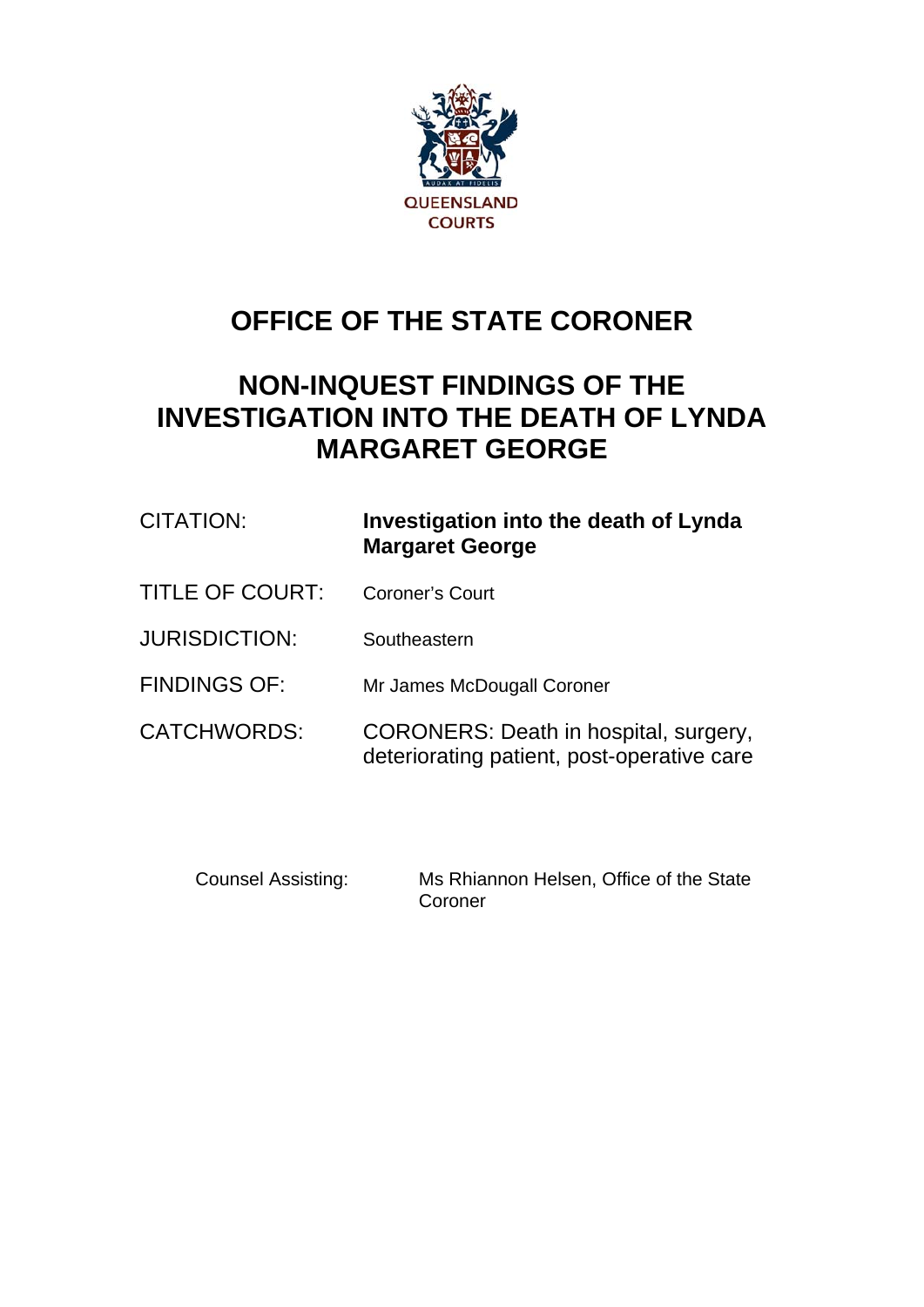# *Introduction*

Ms Lynda Margaret George was 60 years of age at the time of her death. She had a history of high blood pressure, heavy cigarette smoking and alcohol use. At the time of her death, Ms George was receiving treatment for hypertension. She was also suffering from undiagnosed Chronic Obstructive Airways disease.

On 19 January 2009, Ms George was referred to the Surgical Outpatients at the Logan Community Hospital (LCH) by Dr H from the Chatswood Road Medical Centre. The reason for the referral was that Ms George had undergone a diagnostic colonoscopy on 13 January 2009, which revealed a large obstructing carcinoma in the hepatic flexure. A large 3 cm polyp was also found at the sigmoid colon, which was clinically thought to be malignant. It was recommended that Ms George be surgically reviewed and a CT scan conducted.

On 15 January 2009, a CT scan of Ms George's chest, abdomen and pelvis confirmed the presence of a tumour in the proximal transverse colon.

On 22 January 2009, Ms George was seen as a Surgical Outpatient at the LCH by Dr R. Dr R noted that Ms George had a confirmed synchronous bowel cancer in the proximal transverse colon and sigmoid colon. She was hypertensive and smoked 25 cigarettes per day. It was recommended that Ms George undergo surgery at the LCH to remove the tumours as soon as possible. According to Dr R, he advised Ms George that there were two ways to perform the surgery she required. The first choice was a right hemicolectomy and sigmoidectomy, which involves taking out two separate pieces of bowel and would involve two joins, or anastomosis, in the remaining bowel. The alternative was to remove one large section of bowel containing both tumours (a subtotal colectomy and ilio-rectal anastomosis), which would only require one join or anastomosis.

Ms George was subsequently booked to undergo a right hemicolectomy and sigmoidectomy.

After Ms George's assessment, Dr R discussed her case with Dr M, a senior surgeon at the LCH. According to Dr R, Dr M agreed that given Ms George had two synchronous malignancies, the better operation would be to remove one section of bowel containing both tumours, and therefore to perform a subtotal colectomy and ilio-rectal anastomosis.

On 2 February 2009, Ms George was admitted to the LCH to undergo a subtotal colectomy. Prior to the operation, Dr R spoke to Ms George and told her that the plan was to take out one piece of bowel rather than two separate pieces.

Ms George was anaesthetised at 1:30pm by Dr K. She experienced an episode of bronchospasm post-induction of anaesthesia, however, was stable intra-operatively. During the bronchospasm, Dr K requested the assistance of Dr Mc, the Director of Anaesthetics. The bronchospasm settled with treatment. There were no significant periods of hypertension or hypoxia.

Dr R subsequently conducted the surgery with the assistance of Registrars, Dr W and Dr P. Dr K discussed with Dr R whether the operation should proceed given the bronchospasm. It was decided that in view of the urgency of the surgery, it was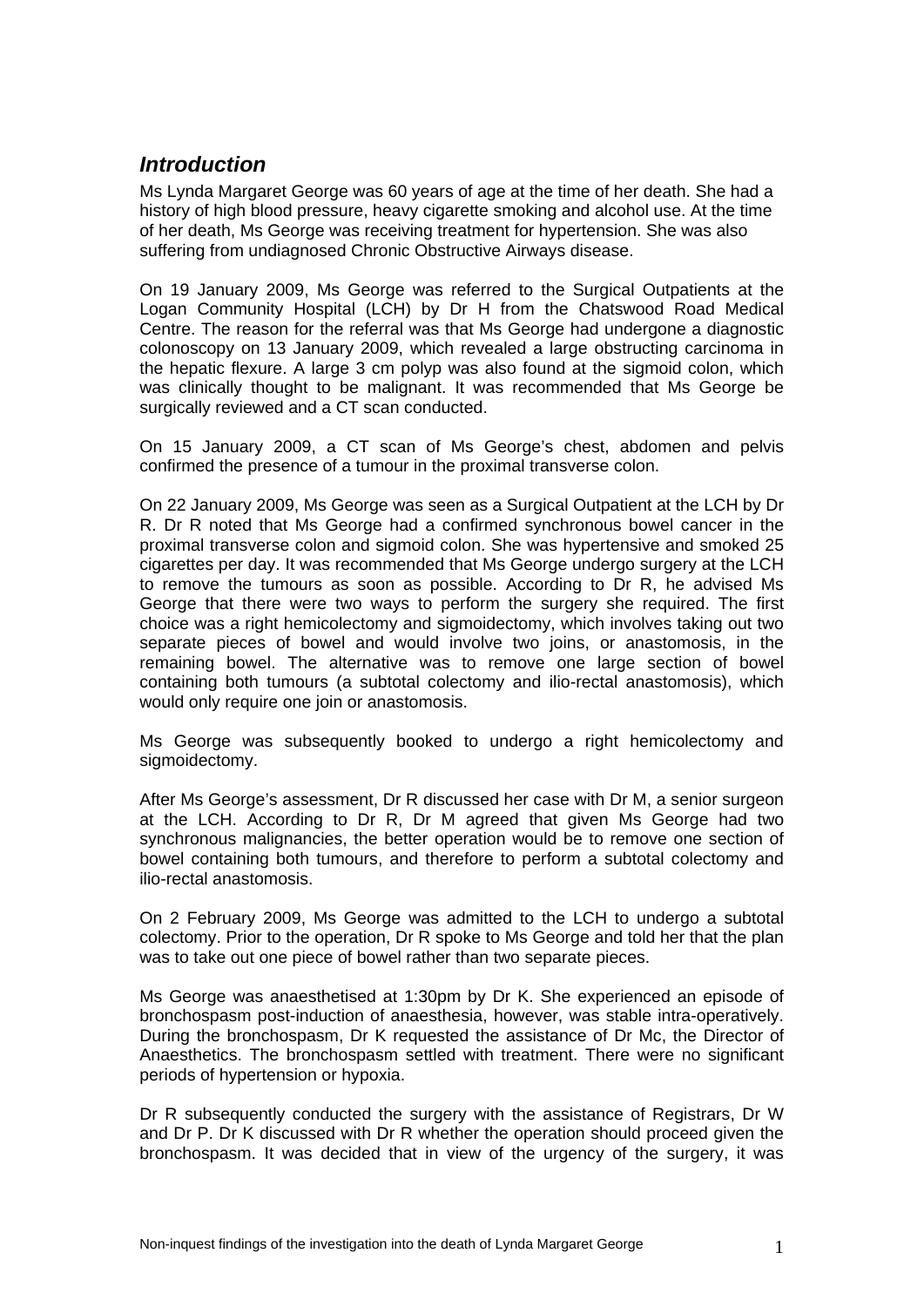appropriate to continue. Ms George was to be provided with post operative chest physiotherapy and referred to the medical team if she became wheezy.

During the surgery, the entire colon was mobilised. All the vascular pedicles were ligated accordingly. The anastomosis was carried out between the distal 15cm of the ileum and the upper part of the rectum in a side manner using a GIA stapler. Haemostasis was checked at the end of the operation and the anastomosis was thought to be perfusing nicely at the time. No intraoperative complication was noted. Ms George was then taken to the surgical ward for post operative care.

On 3 February 2009 at 5:30am, nursing notes from the LCH indicate that Ms George had a temperature of 38.4 degrees. As a result, the ward call doctor was notified but did not see Ms George. The surgical team was to review Ms George that morning. At 8:40am, surgical ward rounds were conducted and it was noted that Ms George felt well. Her observations were stable and she was afebrile. At 2:45pm, Ms George's oxygen saturation fell to 80%. Her chest was noted to be clear. Intravenous fluid rate was increased from 200ml per hour to 500ml. At 6:30pm, the medical notes reveal that Dr Mc, a Medical Registrar, was asked to see Ms George in relation to hypertension and low blood oxygen. Her oxygen saturation was 95% on four litres of oxygen. Her heart rate was 100 to 120 beats per minute. It was thought that Ms George may have hypovolaemia causing hypertension and decreased oxygen saturation due to chronic lung disease.

Dr Mc recalls that during her examination of Ms George on 3 February 2009, she palpated Ms George's abdomen, which was said to be soft. Whilst not recorded in her medical notes, Dr Mc claims that Ms George was not suffering from any abdominal pain which would have alerted her to a leak in the bowel. Dr Mc did not believe that a leak or haemorrhage was the source of Ms George's hypotension, based upon her examination.

On 4 February 2009, it was noted that Ms George had bibasal palpitations on her lungs and was expiratory wheezing. Fruesmide and Ventolin were prescribed. At 2:35pm, during physiotherapy, it was noted that Ms George had complained of pain in her abdomen and had difficulty breathing. At 3:15pm, nursing notes indicate that Ms George was short of breath and tachycardiac. During surgical ward rounds that evening, it was noted that her blood pressure was stable at 90/60 with a pulse rate of 90 beats per minute.

Dr R did not review Ms George on 3 and 4 February 2009 as he was working at the Redlands Hospital. He does not recall receiving any telephone calls from his Registrars (Dr P and Dr W) about Ms George's condition on these two days.

On 5 February 2009, notes from the surgical ward rounds performed by Dr R, Dr P, Dr W and Dr Ka indicate that Ms George was still tachycardiac and had diffuse tenderness in her abdomen upon examination. At 10:40am, the medical notes state that Ms George was tachypnoeic and tachycardiac. Fruesmide was administered intravenously. Dr W noted that Ms George's condition was to be discussed with the intensive care unit (ICU).

Dr W recalls that after examining Ms George at 10:40am, he spoke to the Principal House Officer of ICU, Dr B. Dr W indicated that his impression of Ms George was that she had had a cardiac event and that she may need to go to ICU for further care. Dr B was busy with a sick patient at the time, however, promised to review Ms George once she had finished with that patient. Dr W then went to the Emergency Department as he was required to review another patient.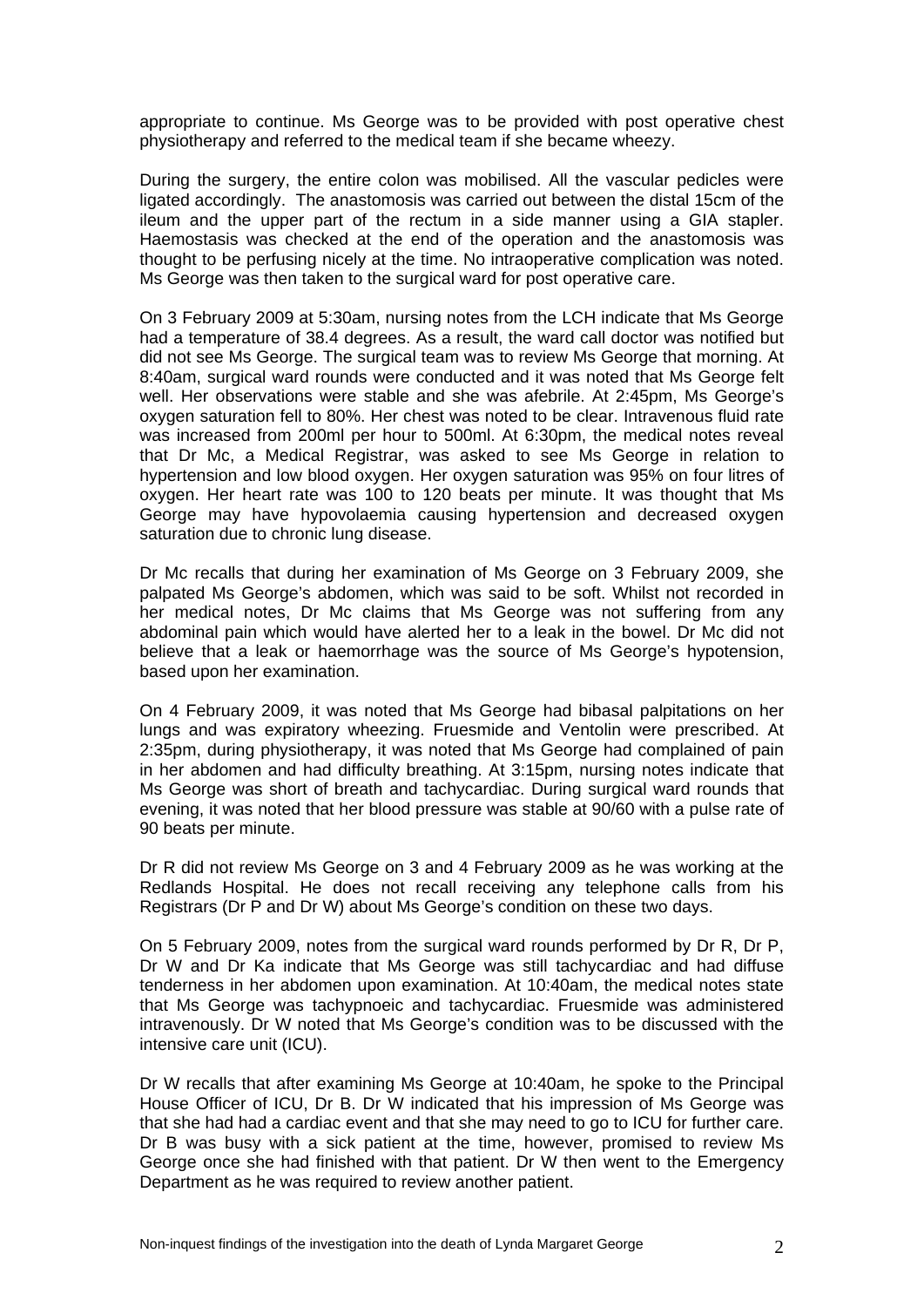According to Dr B, there was no sense of urgency in the initial request made to ICU to review Ms George and as a result a review was not conducted until a further request was made by telephone at midday. According to Dr B, she initially received a telephone call from one of the junior surgical team members at around 11:00am. The doctor spoke to Dr B at length about Ms George, whom she wanted to be reviewed by ICU. Dr B notes that she had a *great deal of difficulty in understanding what it was about the patient's condition that had prompted a request for an ICU review.* The doctor did not alert Dr B to anything which indicated Ms George was critically ill. As a result, Dr B requested that the Medical Registrar conduct a review of Ms George. Approximately half an hour later, Dr W came into the ICU and spoke to Dr B at length about Ms George. He indicated that he thought Ms George had mildly fluid overloaded. However, he did not alert Dr B to any other facts which may indicate she was critically ill. Dr B recalls that she asked Dr W whether he wished for her to come and review Ms George immediately. Dr W stated that an immediate review was not necessary. Dr B explained that she would be at least another half an hour, which Dr W indicated was acceptable.

At 11:15am, Dr Mc was requested to assess Ms George by Surgical Registrar, Dr Ka. Dr Mc noted that Ms George was afebrile, tachycardiac and hypotensive. Metabolic acidosis was also noted. At midday, possible intra-abdominal sepsis was noted and a CT scan was arranged. Dr Mc noted that the surgical team were to exclude potential intra-abdominal sepsis. She requested that one on one nursing be provided to Ms George as she appeared very unwell and could deteriorate further.

At around midday, Dr Sa, the Cardiology Registrar at the LCH, received a call from Dr C Mc, a Medical Registrar. Dr C Mc requested a transfer of Ms George from the surgical ward to the coronary care unit for cardioversion on the presumption that Ms George was thought to be having atrial fibrillation rhythm. Upon being advised of Ms George's symptoms, Dr Sa was of the view that she was likely suffering from a severe infection of unknown origin. He was of the view that Ms George should be transferred to the ICU rather than the coronary care unit. Dr Sa recommended that Dr C Mc immediately contact the ICU registrar, as he was of the view that Ms George would benefit from admission to the ICU as she seemed to have septicaemia and haemodynamic instability.

Shortly after midday, a request was made by Dr C Mc by telephone for ICU to review Ms George. ICU Consultant, Dr Wh attended the ward to see Ms George and found her to be in extremis. She was *pale, diaphoretic and hypotensive*. Dr R was present when Ms George was being reviewed by Dr Wh. Dr Wh was of the view that Ms George was in septic shock, which was later confirmed by a blood culture where an E.Coli and bacteroides were grown in her blood. Ms George was immediately transferred to ICU and resuscitation was initiated. An urgent laparotomy was scheduled to be conducted.

Shortly after admission to the ICU, Ms George experienced a Ventricular Fibrillation arrest and cardiopulmonary resuscitation was initiated. She was cardio verted four times during this period with no response. CPR continued for 27 minutes with no return of spontaneous output. Further resuscitation was deemed futile and CPR was ceased. Ms George was pronounced deceased at 1:51pm.

#### **Post-mortem examination**

An external and full internal post-mortem examination was performed by Dr RM Williams with Dr G Tan on 6 March 2009. A number of histology, microbiology and toxicology tests were also undertaken.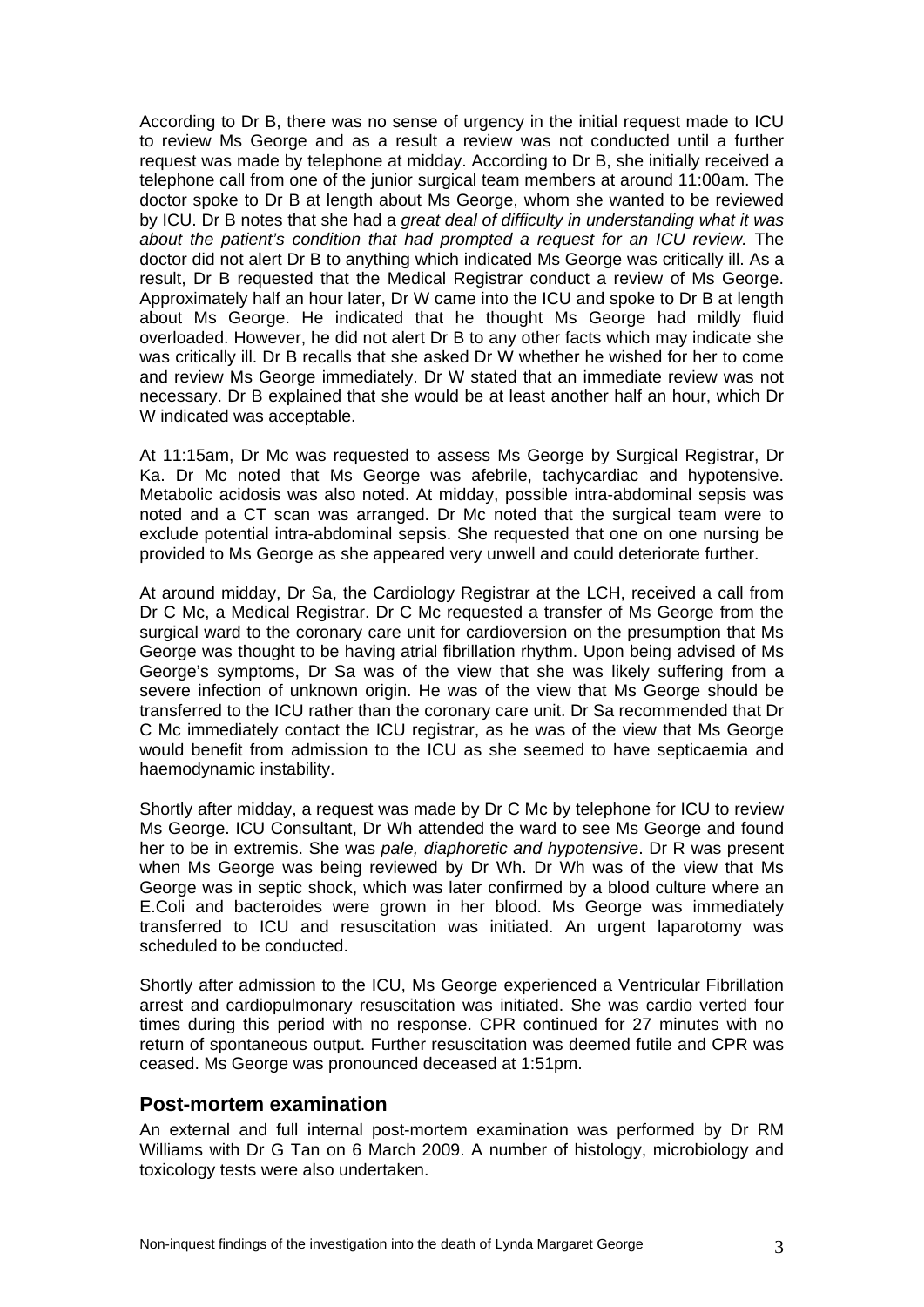The external examination revealed signs of recent medical therapy consistent with Ms George's past medical history.

The internal post-mortem examination revealed severe peritonitis (inflammation of the lining of the abdominal cavity). This was found to have been caused by a hole at the site of the ileorectal anastomosis.

Histological examination confirmed peritonitis, which was said to be in keeping with the clinical diagnosis of intra-abdominal sepsis.

Microbiological tests were performed on a number of post-mortem samples. Mixed bacteria were identified in all samples. This was found to be consistent with organisms originating from the bowel.

It is noted that hypotension, tachycardia, fever and diffuse tenderness of the abdomen are signs that can be seen in intra-abdominal sepsis. Intra-abdominal sepsis is a well-described complication of bowel surgery, which can occur due to leakage of bowel contents from surgical joins in the bowel.

Dr Williams and Dr Tan found that Ms George's cause of death was peritonitis due to adenocarcinoma of the colon (surgically treated).

Whilst it was noted by Dr Williams that it is not within the scope of the post-mortem examination to comment on the treatment provided to Ms George, should an opinion as to her treatment be required, it was recommended that the case be reviewed by an independent colorectal surgeon.

### **Clinical Forensic Medical Unit Review**

On 21 April 2010, Forensic Medical Officer, Dr Anne-Louise Swain was requested to conduct a review of the care and treatment provided to Ms George and provide a report. Specially, Dr Swain was asked to comment on whether there were sufficient clinical signs prior to Ms George's death for a diagnosis of a leak in the bowel anastomosis to have been made and whether such a diagnosis would have altered her outcome.

Dr Swain described Ms George as a 60 year old woman who had a history of hypertension and smoked 25 cigarettes per day. Hospital notes indicate that she suffered from undiagnosed chronic obstructive airways disease as a result of her smoking but had not previously mentioned her symptoms to her general medical practitioner or the anaesthetist who administered the anaesthetic during her bowel operation. Ms George had been diagnosed with two simultaneous cancers of the bowel.

The sequence of events leading to Ms George's death, and Dr Swain's view of the care and treatment provided, are outlined as follows:

- o Ms George was admitted to the Logan Hospital on 2 February 2009 for a subtotal colectomy and ileorectal anastomosis to remove two cancerous tumours of her bowel.
- o The surgery was complicated by severe bronchospasm which appears to have been treated appropriately and adequately. Otherwise the surgery appeared to have been carried out with due care and attention.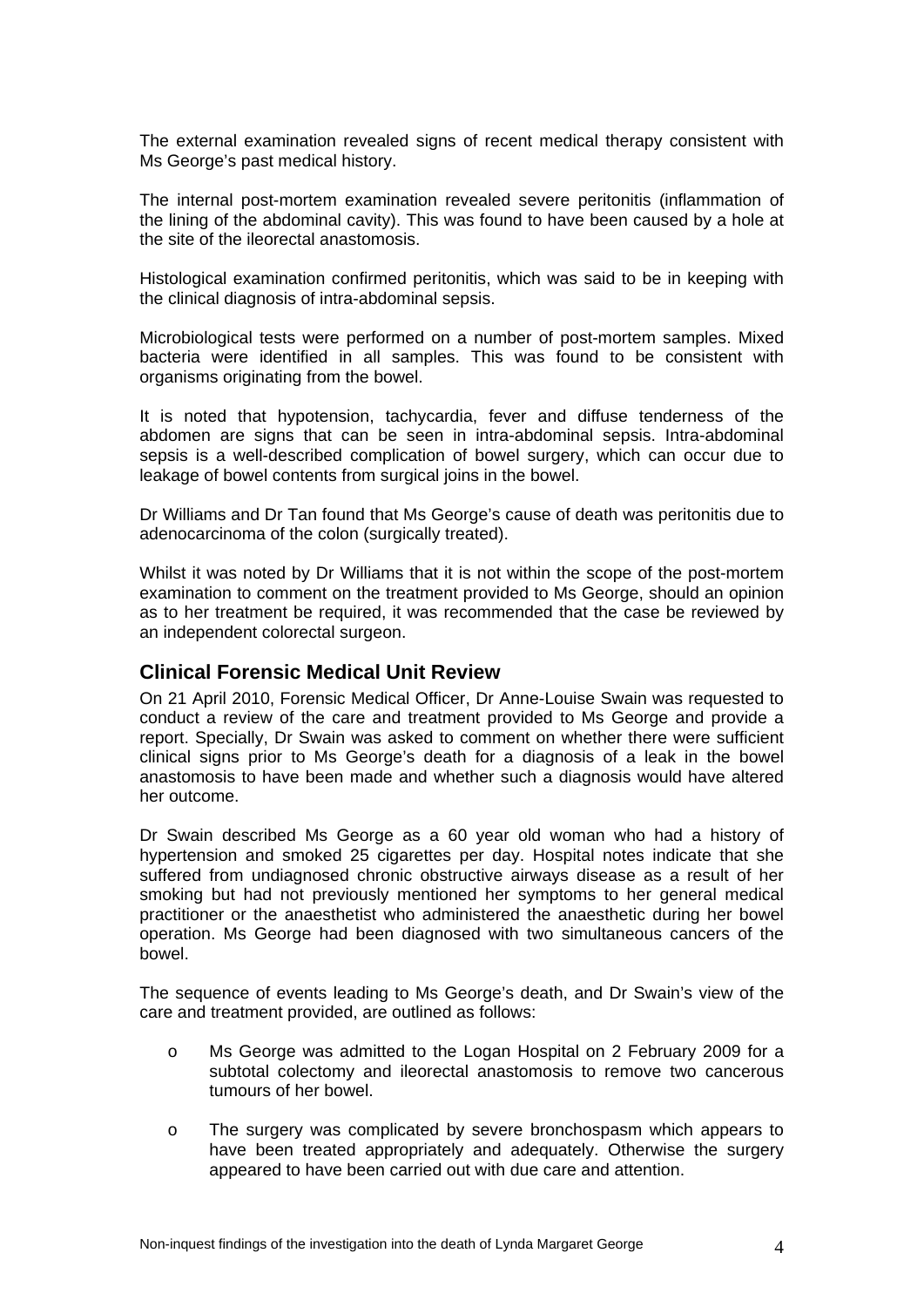- o Following the surgery, it was established that Ms George most likely had Chronic Obstructive Airways Disease.
- o Medical notes reveal that Ms George failed to recover as expected in the few days after her surgery; however, this seems to have been attributed, quite reasonably, to her lung disease. She was reviewed on a frequent basis by a number of doctors from a number of specialities.
- o During the ward rounds on the morning of the 5 February 2009, Ms George was noted to be 'feeling better' and had opened her bowels, which is a sign that her gut had begun to return to normal function. Later that day she deteriorated rapidly and it was thought that she may have had intraabdominal sepsis. Ms George was booked to have an urgent laparotomy but unfortunately died before this operation could be performed and the diagnosis confirmed.

Dr Swain notes that a leak in the anastomosis of the bowel following surgery was identified at autopsy, which is a known complication of this type of surgery and is usually fatal without treatment.

Dr Swain recommended that the opinion of a Colorectal Surgeon be sought regarding the management of Ms George. Specifically the surgeon should be asked, 'could or should the leak of the bowel anastomosis been diagnosed earlier and if so would this have altered the outcome?'

## **Expert Report by Colorectal Surgeon, Dr Michael J Mar Fan**

On 20 January 2012, an expert report was requested from Dr Michael J Mar Fan, a registered Medical Practitioner in Queensland and a registered Specialist in General Surgery. At present, Dr Mar Fan is a Visiting Medical Officer to the Sunnybank Private Hospital, Greenslopes Private Hospital and the QEII Jubilee Hospital. He is a Consultant Colorectal Surgeon.

#### Dr Mar Fan was asked to address whether *there were sufficient clinical signs prior to Ms George's death for a diagnosis of a leak in the bowel anastomosis to have been made and would this have altered the outcome?*

In response, Dr Mar Fan noted the following:

- o Whilst it has always been standard teaching that an anastomotic leak from a bowel anastomosis usually does not take place until at least five to seven days post operatively, in Dr Mar Fan's experience the range is usually more likely from day one to day fourteen.
- o Ms George suffered from an early anastomotic leak, which in Dr Mar Fan's view was caused by technical error as opposed to patient related factors. Most well trained General Surgeons should be able to perform an abdominal colectomy with anastomosis quite competently with an acceptable anastomotic leak rate (less than 5%).
- o Upon reviewing Ms George's medical notes, it appears that the two cancers within her colon and her anatomy did not present as a difficult or complicated operation, although her pre-existing medical condition probably had been downplayed in her pre-operative assessment. If the co-morbidities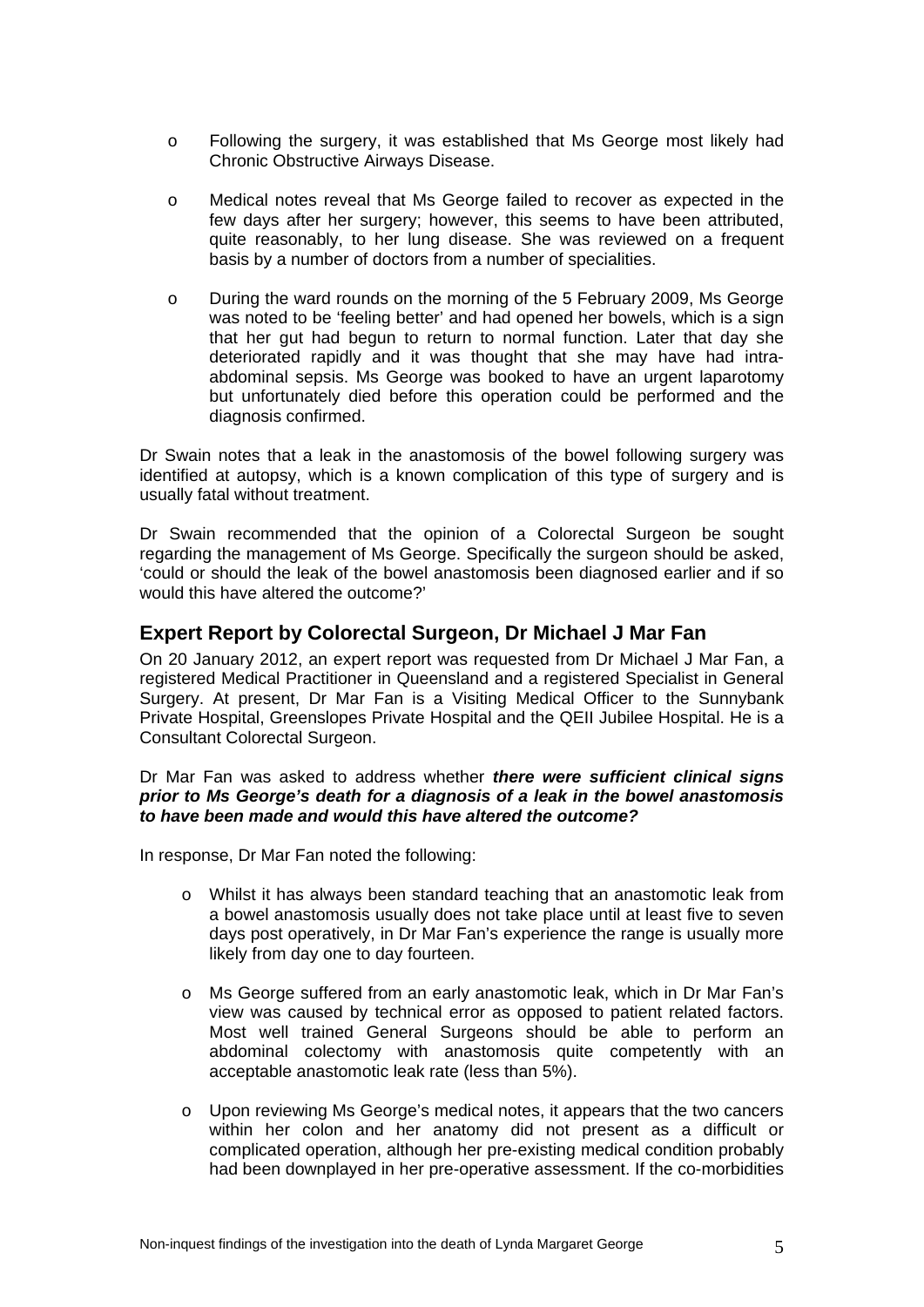had been recognised earlier, involvement of the High Dependency Unit (HDU) or the ICU following the operation may well have been instigated, which may have affected Ms George's outcome.

- o Dr Mar Fan agreed with the choice of operation that Dr R suggested for Ms George, however, he would have constructed the anastomosis differently to that outlined in Dr R's statement. Dr Mar Fan indicates that an end-to-end anastomosis either stapled or hand sewn may have been a better option than a functional end-to-end (i.e. side to side) anastomosis. The reason being that there are less staple lines with a conventional end to end anastomosis and also there is less potential Ischaemic area between the staple line in a conventional end-to-end staple anastomosis as opposed to a functional end-to-end (side-to-side) anastomosis with at least three separate staple lines. Dr Mar Fan states that a majority of his peers would do the operation as he had suggested. This method is the preferred method in the ASCR's textbook of Colon and Rectal Surgery.
- o Dr Mar Fan also could not detect whether a simple air test of the anastomotic bowel underwater was carried out to see whether there was any technical problem with the anastomosis. Whilst this is not a failsafe manoeuvre, Dr Mar Fan believes that if there is an obvious technical error, then this would have been spotted quite quickly and a redo of the anastomosis or other operation could have been done, which would have made a difference to Ms George's outcome.
- o Dr Mar Fan believes that Ms George's post operative care should have been provided in the ICU or HDU rather than a ward based setting. He is of the view that the bed to nurse/patient ratio afforded by the care provided in the intensive care unit or high dependency unit would have made a difference in the management of the following problems which were noted during the time of the operation:
	- Pain relief
	- Low oxygen saturation
	- Urine output

 In Dr Mar Fan's experience, such problems can be spotted much earlier in an intensive care unit or high dependency unit setting and if they cannot be readily corrected, it will usually mean a return to the operating theatre especially for an abdominal operation.

- o Dr Mar Fan is also of the view that the post operative care and review provided to Ms George, although on a frequent, daily and punctual basis, lacked the experience of an experienced surgeon looking after someone with an abdominal colectomy with an anastomosis. Ms George exhibited signs of un-wellness the first day following the operation. Dr Mar Fan is of the opinion that the junior staff caring for Ms George including the Registrars lacked the foresight, intuition and urgency in managing this particular patient. Dr Mar Fan notes that it was difficult to know from the clinical notes whether these events were liaised directly with the treating surgeon or other surgeons within the hospital.
- o Dr Mar Fan is of the view that the earlier the signs of un-wellness are exhibited in the post operative period, the more urgent any investigations should be to rule out anastomotic leak, as well as engaging the involvement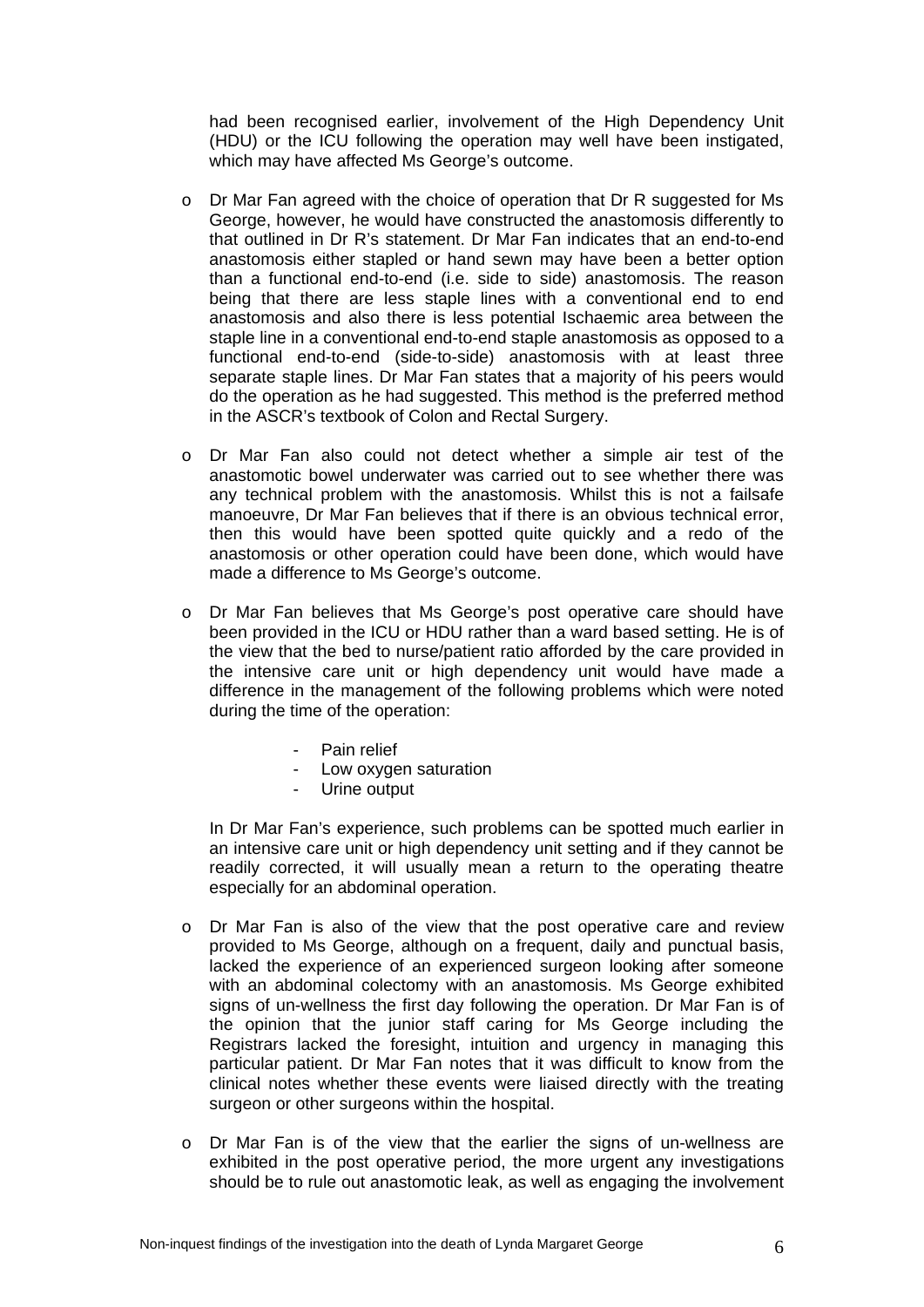of the ICU. These problems may have been picked up earlier if the day ward round was consultant led, especially by the treating surgeon. Dr Mar Fan is of the belief that the expertise of a surgeon is enormous in the management of the sick, unwell patient in the relatively early part of the post operative period.

- $\circ$  Dr Mar Fan is of the view that the anastomotic leak was caused by technical error.
- o The post operative recognition of the deterioration could have been speedier and appropriate early imaging could have been done to alert the fact that there was an anastomotic leak. In Dr Mar Far's opinion, there were sufficient clinical signs for an early diagnosis of a leak in the deceased to be made and if that was the case, the outcome certainly would have been different.

## **Response to issues raised in Dr Mar Fan's report**

## **Statement of Dr R (primary surgeon)**

On 7 June 2013, Dr R provided a further statement after having been provided with Dr Mar Fan's expert report.

In response to the specific criticisms raised by Dr Mar Fan, Dr R made the following relevant comments:

#### **The manner in which the surgery was conducted**

- o In response to Dr Mar Fan's criticism of the surgical technique used by Dr R, he states that the decision to conduct either a side-to-side or an end-toend anastomosis is taken at the time of the surgery depending on access to the rectum. Dr R received instruction on the technique used, namely sideto-side anastomosis, from one of his supervisors, Dr HVR, at the Hervey Bay Hospital during his training. Up until Ms George's case, Dr R claims he has always had good results with this technique and was confident in using it. He confirms he had employed both the side-to-side and end-to-end technique with equally good results.
- o The decision on whether to use either the end-to-end or side-to-side anastomosis is technical. It is based upon how the rectal stump (after removing the rest of the bowel) is placed and the ease of access to the distal most point of the side-to-side anastomosis. Another consideration is how far the proximal bowel can drop into the pelvis without causing any tension on the anastomosis. These issues are considered and a decision is made at the time of the surgery. Dr R cannot recall the specific reason he chose to perform a side-to-side anastomosis in Ms George's case, however, he claims he would have made that decision after assessing the issues as cited previously. He states that up until he became aware of the post-mortem report findings, he did not have any concerns about using the side-by-side technique. Dr R has now ceased using the side-to-side rectal anastomosis technique. He has also changed his surgical technique and post-surgical practice. Given the circumstances of Ms George's case, an early leak is now a part of Dr R's differential diagnosis for patients who show any deterioration during the early post-operative period.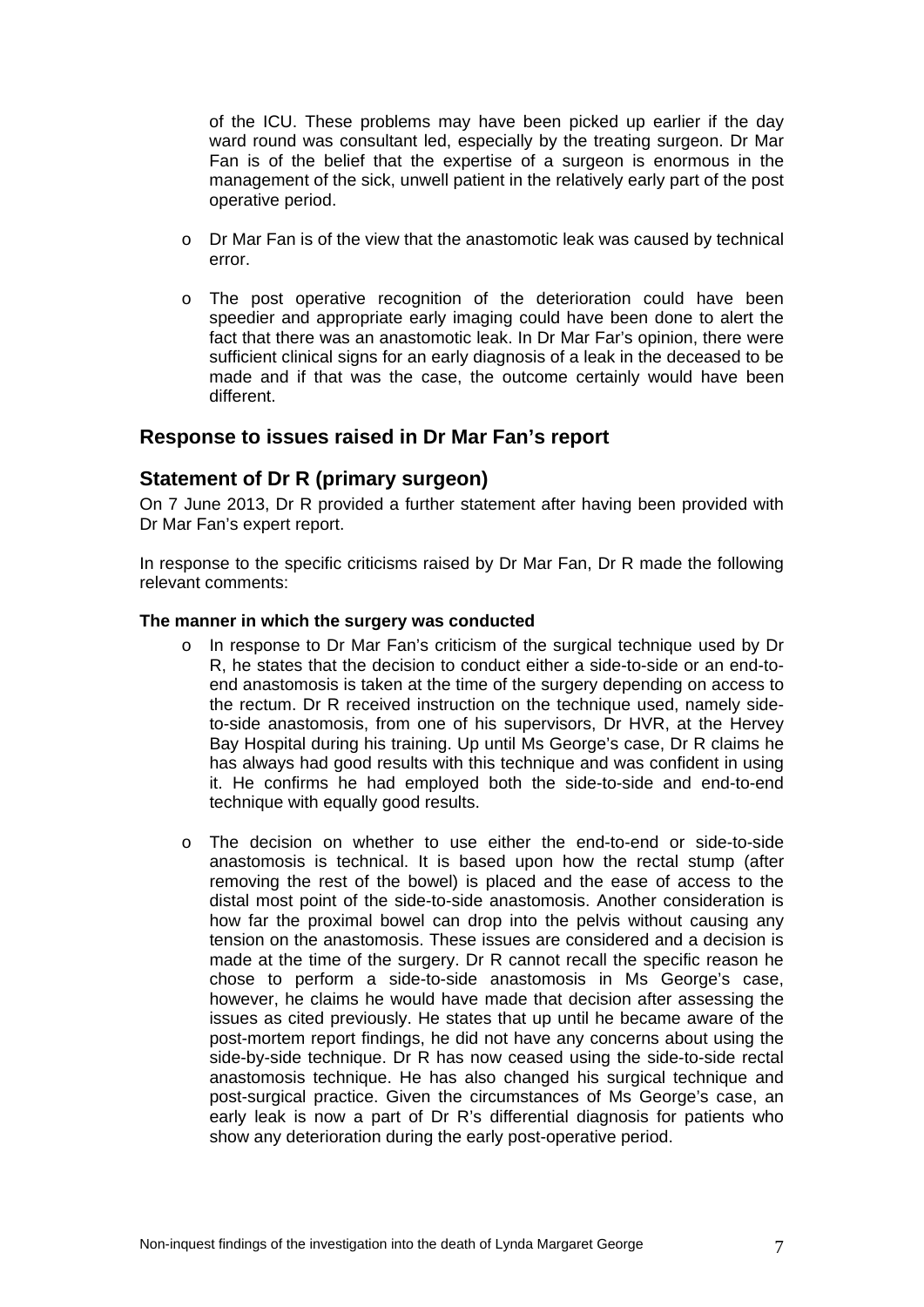- o Dr R has no specific recollection of whether he performed an air test of the anastomotic bowel under water in Ms George's case. However, as it is his usual practice to do so he believes he did in this instant. Unfortunately, there is no documentation of this taking place.
- o Dr R states that Ms George's case is the first in his experience where a leak has occurred so early in the post-operative period. Although he accepts that the anastomosis leaked, he does not believe that this happened intraoperatively for the following reasons:
	- A chest x-ray performed on 3 February 2009 did not reveal any gas under the diaphragm, which it should have done had a leak occurred during the surgery.
	- There was only 200 mls of yellow/brown fluid found at autopsy. If Ms George had a leak for three days, Dr R would have expected to see a higher volume of contaminated fluid in the abdominal cavity.
	- He also notes that there were no faecal peritonitis present and Ms George was tolerating oral intake post-operatively.

#### **Post-operative treatment provided**

- o There was no HDU at the LCH in 2009, which currently remains the case. There are also only a limited number of beds in the ICU. As such, not all patients who undergo major surgery are automatically admitted to the ICU for observation. The decision is taken and based on clinical needs at the time. Dr R disagrees with Dr Mar Fan's view that Ms George's comorbidities warranted ICU care.
- o At the time of the completion of Ms George's surgery, Dr R was of the view that she was stable enough to be sent to the ward for post-operative monitoring. He notes that the anaesthetist who reviewed Ms George in the recovery room was also satisfied for her to be discharged to the ward.
- o Ms George suffered a bronchospasm after induction of anaesthesia and prior to the commencement of surgery. In Dr R's view, this may have confused the clinical picture post-operatively, which was attributed to her lungs. Ms George subsequently settled down with observations and maintained a good urine output with no temperature on day two. This was thought to be reassuring and inconsistent with the progress of a patient with a leak without intervention. In Dr R experience, patients with immediate post-operative abdominal complications generally do not settle down with initial intervention.
- o Dr R recalls that on the morning of 5 February 2009, Ms George informed him that her abdominal pain was improving and she had opened her bowels. He notes that this is not something you expect to see from a patient with an anastomotic leak, especially one of three days standing. When Ms George became hypertensive after returning from the bathroom later that day, a rapid escalation of her condition was then undertaken.
- o At the time of these events, Dr R held surgical positions at the Redland Hospital and the LCH. He operated at the LCH on Mondays and Thursdays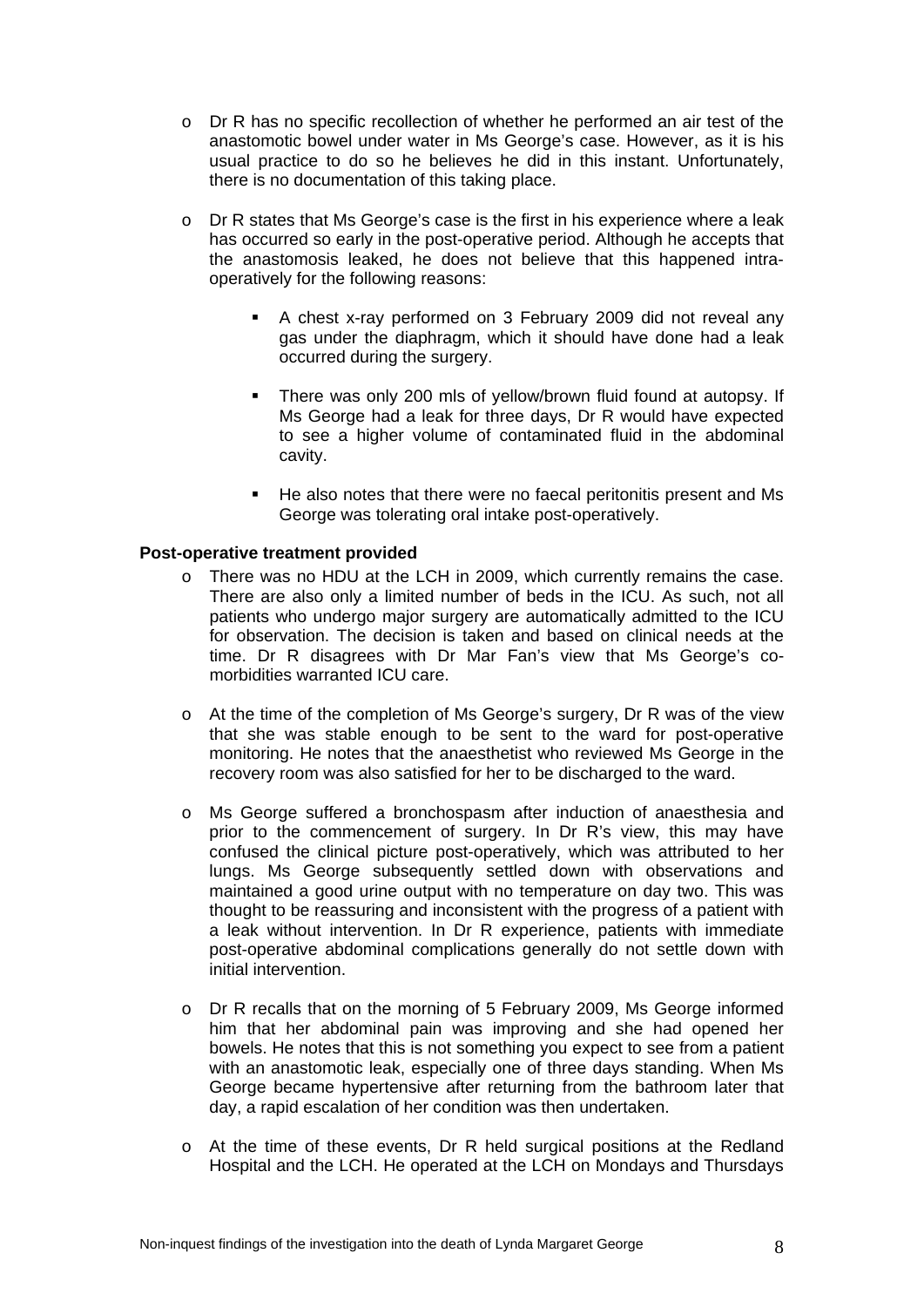and at Redlands Hospital on Tuesday and Wednesday. He relied upon his Registrars at both Hospitals to keep him informed of any concerns they had with his patients on the days he was not physically present at the Hospital. Following Ms George's death, Dr R now ensures that he contacts his Registrars each day to discuss the condition of the patients on whom he has performed surgery, if he has not heard from them. This system is usual at the LCH and Redland Hospitals. The limitations on resources are such that the Consultants are not always present, but available by phone for the Registrars to contact for advice or with a request to come in if they have any concerns.

## **Morbidity and Mortality Meeting**

o Ms George's death was discussed at the Surgical Mortality and Morbidity ('M&M') Meetings on 13 March 2009 and later at a surgical audit meeting on 9 October 2009. Dr Mar Fan was present for the meeting conducted on 13 March 2009. The post-mortem report was not available at the initial meeting, however, the case was discussed and although the consensus view was that the underlying sepsis was the cause of death, it was also the view of the surgical staff present that the source of the sepsis was most likely Ms George's chest. No-one suggested an anastomosis leak until the post-mortem findings were released. However, by the time of the meeting of October 2009, when the results of the post-mortem had become available it was thought that although, in retrospect, there were clinical sign that could be interpreted as indicating a possible anastomotic leakage, these could have been explained by other causes.

## **Statement of Dr P (assisted during surgery)**

On 20 June 2013, Dr P provided a further statement after having been provided with Dr Mar Fan's expert report.

Since providing a statement in November 2009, Dr P has now completed the necessary requirements to be registered as a general surgeon in Australia. In May 2012, he obtained the qualification Fellow of Royal Australian College of Surgeons.

In response to Dr Mar Fan's report, Dr P made the following relevant comments:

#### **The manner in which the surgery was conducted:**

- o Dr P assisted Dr R during the surgery performed on Ms George on 2 February 2009. He performed tasks as requested by Dr R. He recalls that Dr R thoroughly looked after the procedure and inspected the bowel to check for leaks. Dr P notes that Ms George had a subtotal colectomy and it is not possible to inspect the anastomosis all around due to the position of the pelvis. He does not recall whether an air test was performed.
- o At the time of induction of anaesthesia, Ms George developed a reduction in oxygen saturation and the Consultant Anaesthetist initially wanted to postpone the surgery. However, after a review of the matter by the Director of Anaesthetics, Dr Mu, it was decided to proceed to surgery. The Consultant Anaesthetist requested review by the medical team regarding any drop in oxygen saturation, which was done by the surgical team when in the next two days Ms George developed reduced oxygen saturation, wheezing and low blood pressure from time to time.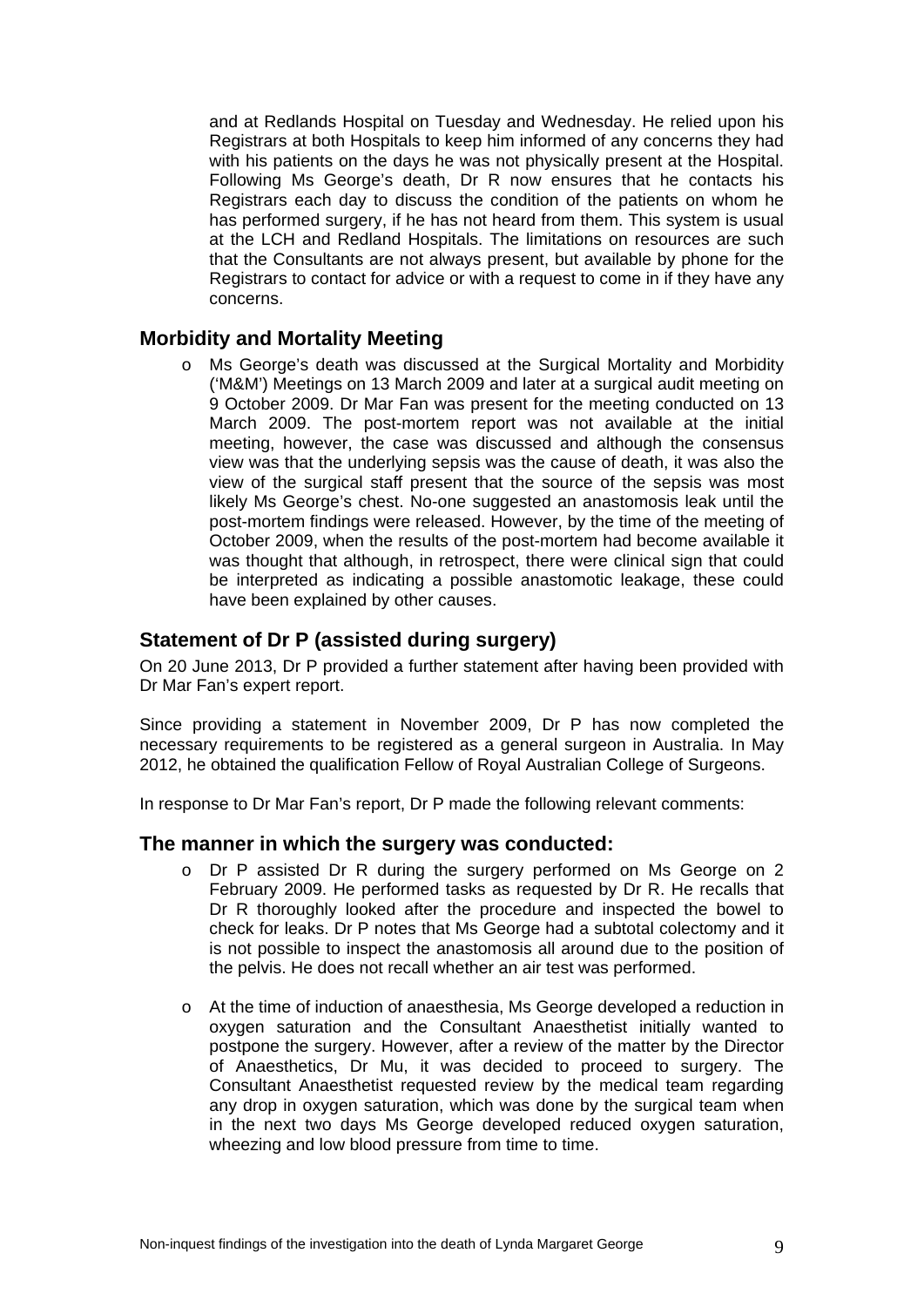## **The post-operative treatment provided**

- o Dr P was not involved in any pre-operative consultations with Ms George. The first time he had contact with her was on the day of surgery. Dr P states that the decision as to whether Ms George should have been discharged to the ICU after surgery would have been made during the initial review. An ICU admission after an anaesthetic event is usually determined by the Consultant Anaesthetist or Consultant Surgeon.
- o As of February 2009, Dr P was employed as a Principal House Officer (PHO). When working under the Consultant Surgeons, he was required to always discuss the management of patients with them and the RACS trainee Registrar (which in this case was Dr W) as he was unable to make decisions about the patient on his own.
- o Dr P asserts that he discussed Ms George's condition with Dr R everyday, even though it is not documented in the ward file. Further, even though it was not documented, Dr P believes that Ms George's condition was also discussed with the Consultant and the Trainee Registrar. A number of Ms George's blood results were also verified by Dr R, some of which were deranged. Dr P notes that it is well known that resection of the large bowel is major surgery, which carries a 5% leak rate and 1% death rate. Ms George's surgery was high-risk and as such the surgeon is informed on a daily basis about the patient's status.
- o In Dr P's opinion, Ms George's presentation was not typical of an anastomotic leak and she had a complicated presentation. At the time, Dr P recalls forming the view that Ms George's hypertension and respiratory issues were related to her lungs. On the first pre-operative day, the clinical staff documented that she did not have significant abdominal pain. She tolerated a reasonable amount of oral intake and on subsequent postoperative days opened her bowels. She had low oxygen saturations and hypotension believed to be due to pulmonary pathology. Her signs and symptoms were discussed every day at least once with the medical and anaesthetic teams as well as Dr R. According to Dr P, no-one had any concerns about Ms George's abdomen.
- $\circ$  Dr P notes that even with minimal interference with the bowel, the bowel will stop working for some time and this manifests as vomiting, abdominal distension and constipation with other signs of sepsis. During the Consultant led ward rounds on 5 February 2009, there were no concerns about a leak. Post-surgery, Ms George had some abdominal pain but was improving every day. She was tolerating oral intake, and had even opened her bowels on 4 and 5 February 2009, which is a sign that her bowel was working and an unlikely behaviour with peritonitis. On 4 February 2009, Dr P saw Ms George during the afternoon ward rounds. She was then seen by Dr R on 5 February 2009 around 8:15 am and he did not suspect any abdominal pathology or sepsis.
- $\circ$  In addition, on 3 February 2009, a chest x-ray was conducted at 8:19 pm, which was found to be normal. According to Dr P, the usual appearance of a chest x-ray in the presence of an anastomotic leak would be to see free air and gas. Even up until the 5 February 2009, Ms George's white cell count was normal. Ms George was seen a number of times by different teams, namely the medical team, the surgical team and the acute pain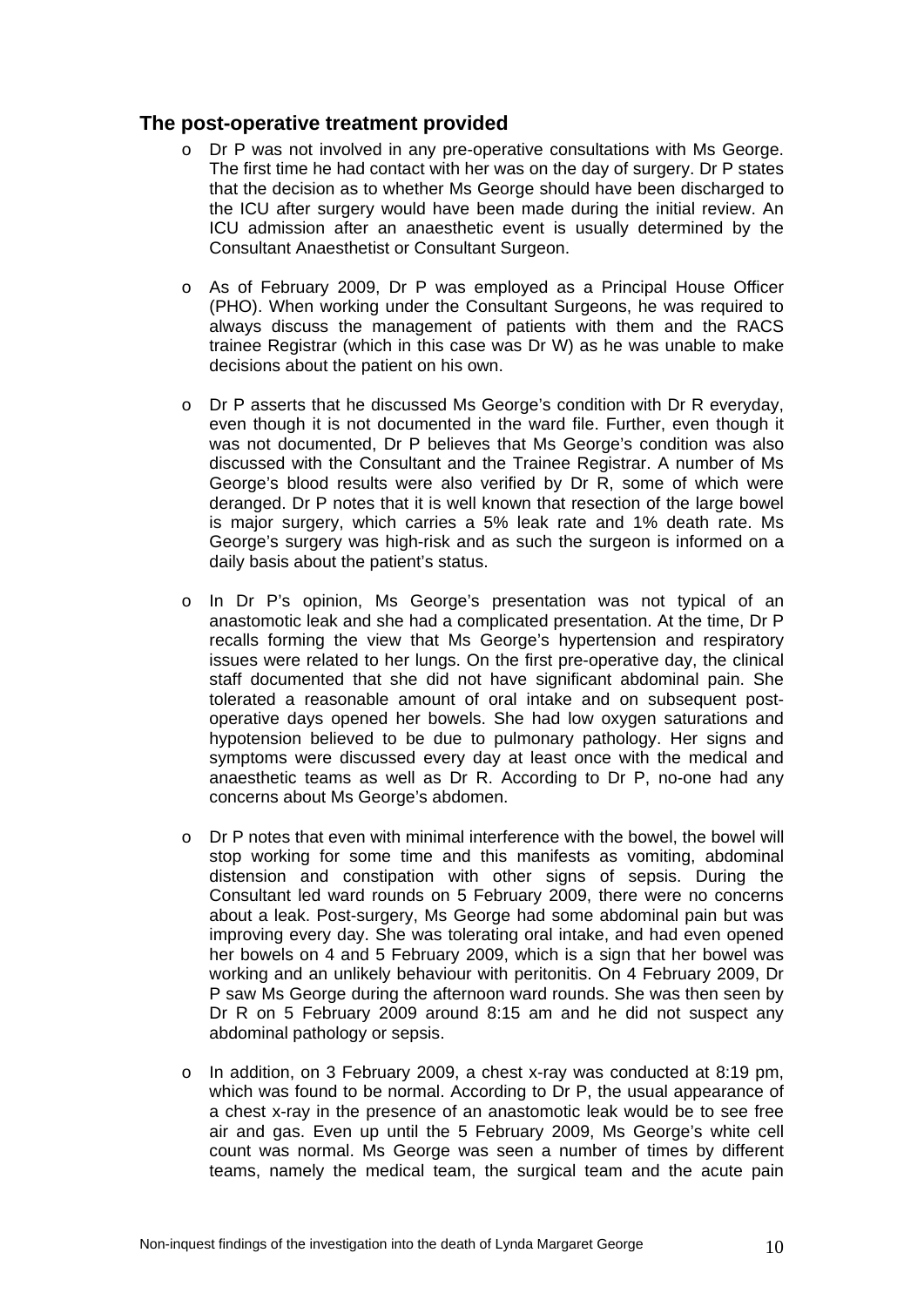serve. No-one considered an intra-abdominal leak at that time and specifically on post-operative days one and two.

o Since becoming aware of the results of Ms George's post-mortem examination, it is now Dr P's practice to suspect leaks much earlier in the post-operative stage than he had done so previously.

## **Statement of Dr W (assisted during surgery)**

On 20 May 2013, Dr W provided a further statement after having been provided with Dr Mar Fan's expert report.

In response to the specific criticisms raised by Dr Mar Fan, Dr W made the following relevant comments:

### **The manner in which the surgery was conducted**

- o Dr W assisted Dr R during the subtotal colectomy and constructed anastomosis. He performed tasks as requested by Dr R during the surgery. Dr W's role, as an advanced surgical trainee, was to learn by observing and performing tasks as directed by Dr R.
- o Prior to Ms George's case, Dr W does not recall seeing an anastomotic leak in an elective surgery patient at so early a stage post-surgery. Further, it had been his experience that in an elective setting a perforation could take weeks to declare itself.
- o Dr W states that he is not in a position to comment on the surgery performed by Dr R. To the best of his recollection, there were no complications during the surgery. He has not comment on the construction of the anastomosis.
- o Dr W has no recollection as to whether an air test was conducted. He notes that in his experience, it is not unusual for surgeons to check for leaks by taking a thorough look at the bowel and applying gentle pressure to area around the suture line to make sure the anastomosis is patent. The "air test", as described by Dr Mar Fan, is not the only technique used to check for a leak.

### **The post-operative treatment provided**

- o Dr W was not involved in the pre-operative assessment of Ms George.
- o In relation to Dr W's post-surgical involvement with Ms George, he was required to conduct reviews on the first post-operative day, 3 February and again on the morning of 5 February. When Dr W examined Ms George on 5 February at 10:40 am, he made findings of tachyopaenia and tachycardia and decided to discuss her care with the ICU.
- o Dr W disagrees that Ms George would have qualified to be discharged from theatre to either the HDU or ICU. He notes that Ms George did not require any significant support from drugs, such as noradrenaline or other inotropic or vasopressive support. She did not require any additional support in the first 24 hours of her post-operative care.
- o In Dr W's recent experience in an adult intensive care unit, once a patient is stabilised and there are no significant complications identified, that patient is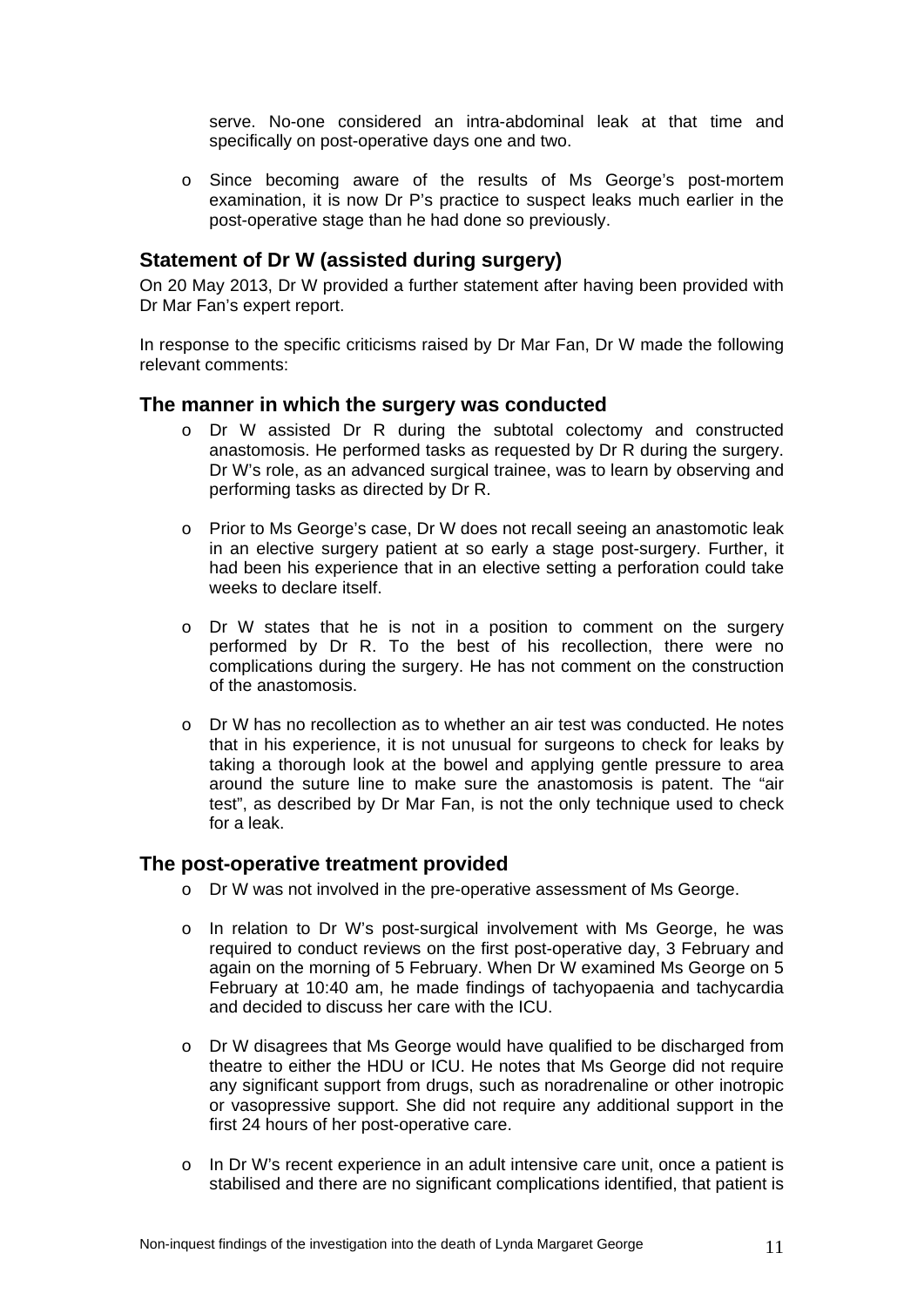discharged to the ward under the care of the parent unit. Dr W would have expected this to have happened for Ms George within 24 to 48 hours after her surgery, even if she had been admitted to the ICU at the LCH.

- o Dr W notes that Ms George was a smoker with high blood pressure. Her bronchospasm on induction was noted by the surgical team and treated by the anaesthetic team. He acknowledges that this event could possibly have confused the clinical picture of her post-surgery course.
- o In Ms George's case, an anastomotic leak was not expected so early in the post-surgical course. Given the clinical picture that was presented, Dr W was more suspicious of cardiovascular or respiratory disease, and other morbidities associated with smoking as being much more likely. He also suspected she may have a silent myocardial infarction.
- o On Ms George's first post-operative day 3 February 2009, she appeared to be following a normal post-operative course. She had major surgery and it was expected that she would experience some discomfort after the removal of a large amount of the bowel. Based on Dr W's experience, Ms George's course in the next 24 to 48 hours also did not fall significantly outside normal boundaries for a post-surgical patient. Even up until Dr W sought assistance from the ICU on the morning of 5 February 2009, he was still of the view that the most likely cause of her problem was a possible myocardial infarction or secondary cardio-respiratory illness, such as cardiac failure. Ms George was over 50 years of age, was a smoker and had hypertension, which are three significant risk factors for heart disease. Until Dr W became aware of the results of the post-mortem report, he believed that a silent myocardial infarction was a very likely cause of Ms George's clinical presentation and her death.

# **Statement of Dr M (Senior Surgeon at the LCH)**

On 19 June 2013, Dr M provided a statement after having considered Dr Mar Fan's expert report.

Dr M notes that in 2009, the LCH did not have access to the services of a specialist colorectal surgeon. All bowel surgery was performed by general surgeons. He states that this was appropriate and the surgery performed on Ms George in February 2009 was within the scope of that able to be performed by a general surgeon. In February 2013, funding was obtained which allowed the LCH to appoint a colorectal surgeon, who now works at the hospital three days a week.

In response to the specific criticisms raised by Dr Mar Fan, Dr M made the following relevant comments:

### **Performance of surgery**

- $\circ$  In relation to the issues raised by Dr Mar Fan as to the surgical technique used by Dr R, Dr M states that it is his understanding that a stapled side-toside anastomosis is very common. He notes that his personal preference is to perform an end-to-end anastomosis as he finds a side-to-side anastomosis to be more technically challenging.
- o Dr M notes that the staples used in the performance of an anastomosis can cause ischaemia of the bowel, which in turn leads to leakage. If that is what occurred in this case, it is entirely possible, in Dr M's opinion, that there was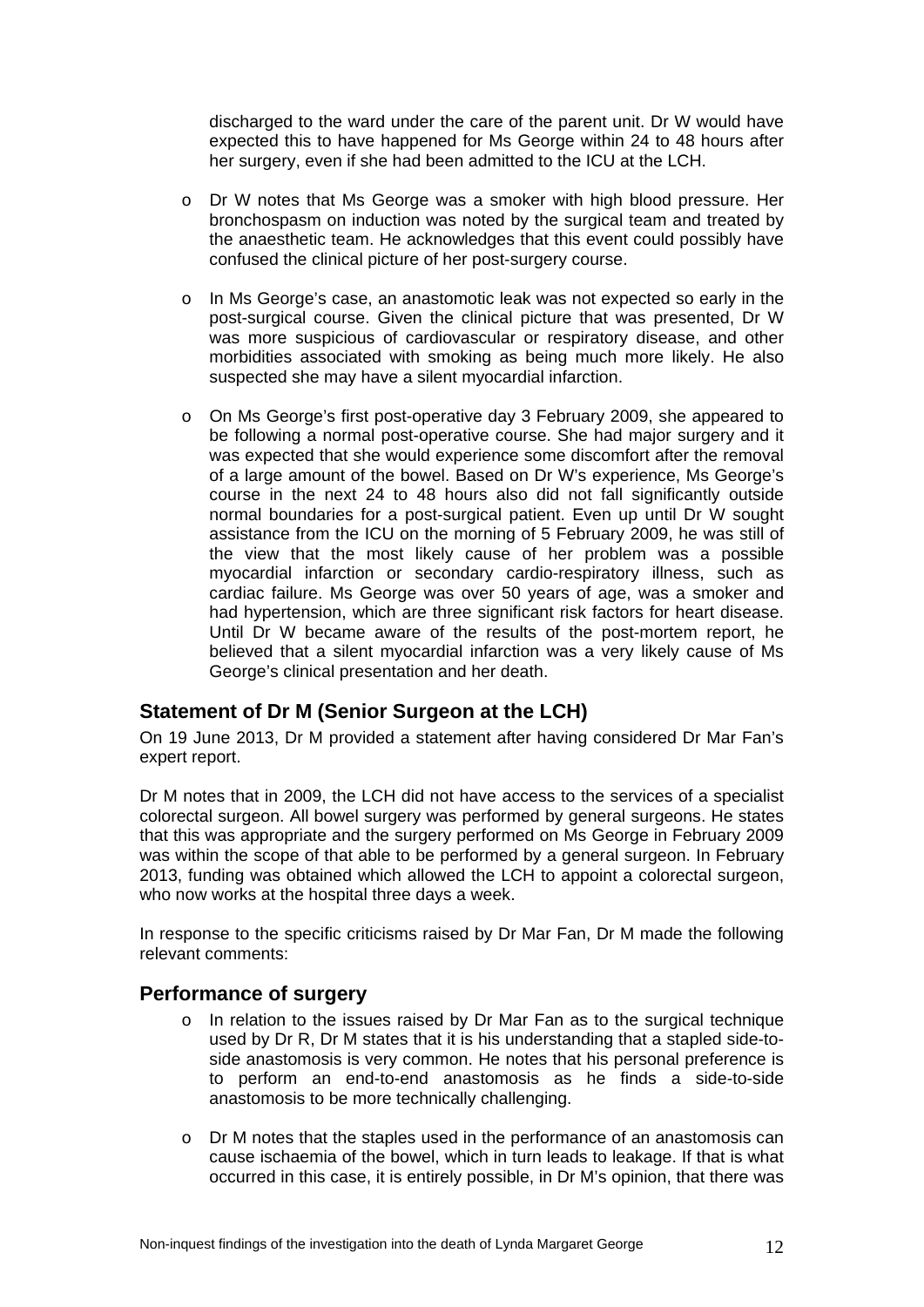no leak at the conclusion of the surgery, but that ischaemia of the bowel subsequently developed that led to the leakage, which then led to the development of sepsis. In that regard, he notes that only a small amount of fluid was located in the abdomen during the post-mortem examination. Dr M states that he would have expected to see more fluid if the cause had been established peritonitis from the time of surgery. He would have also expected to see a significant amount of gas in the abdominal cavity in a patient who has an anastomotic defect from the time of surgery. Gas was not noted as being present in the chest x-ray performed on 3 February 2009. For these reasons, Dr M is of the view that it is more probable that the anastomosis was intact when Ms George left the operating theatre, but that perforation evolved after the surgery.

## **Post-operative care**

- o In relation to Dr Mar Fan's view that Ms George should have been admitted to the ICU or HDU following surgery, Dr M concedes this is a reasonable point. However, at the time there was no HDU at the LCH. Whilst there is an ICU, the beds are not readily available. ICU beds are usually available if either the anaesthetist or the surgeon has concerns following surgery. In this case, Dr M notes that there was an adverse reaction shortly after intubation, however, post-surgery the anaesthetist believed that it was in order for Ms George to be discharged to a ward. In relation to the preoperative assessment, upon reviewing the notes, Dr M is of the view that there is nothing of any major significance other than Ms George's smoking history. Dr M disagrees that Ms George's presentation pre-operatively mandated that she should be discharged to the ICU on the conclusion of her surgery. In an ideal situation, with no resource limitations, postoperative care in an HDU/ICU setting would be preferred over routine ward care for all but the most routine of cases.
- o On her first post-operative day, Ms George had a spike in temperature. Dr M notes that this is quite common for a surgical patient. Ms George's blood pressure was mildly low, but otherwise she appeared to be following a clinically normal pathway for someone who had undergone colorectal surgery.
- $\circ$  Dr M also notes that it was very early to be seeing the signs of a possible anastomosis leak. Standard teaching is that the most common time to see an anastomotic leak is between three to five days after surgery. It can be seen earlier than day three and later than day five, but when that happens it is out of the ordinary.
- o Irrespective of Ms George's observations, decisions are based upon a doctor's clinical impression of the patient at the time. In these circumstances, even if Ms George had been managed in the ICU overnight after her surgery, it is highly likely she would have been discharged to the ward the following day given the demand of ICU beds. The problems Ms George was noted as suffering, namely pain relief, low oxygen saturation and urine output, are issues that are regularly managed in a ward environment.
- o Overall, Dr M notes that Ms George presented a confusing clinical picture as a result of a combination of matters, in particular, her reaction shortly after induction of anaesthesia. In Dr M's opinion, Ms George was an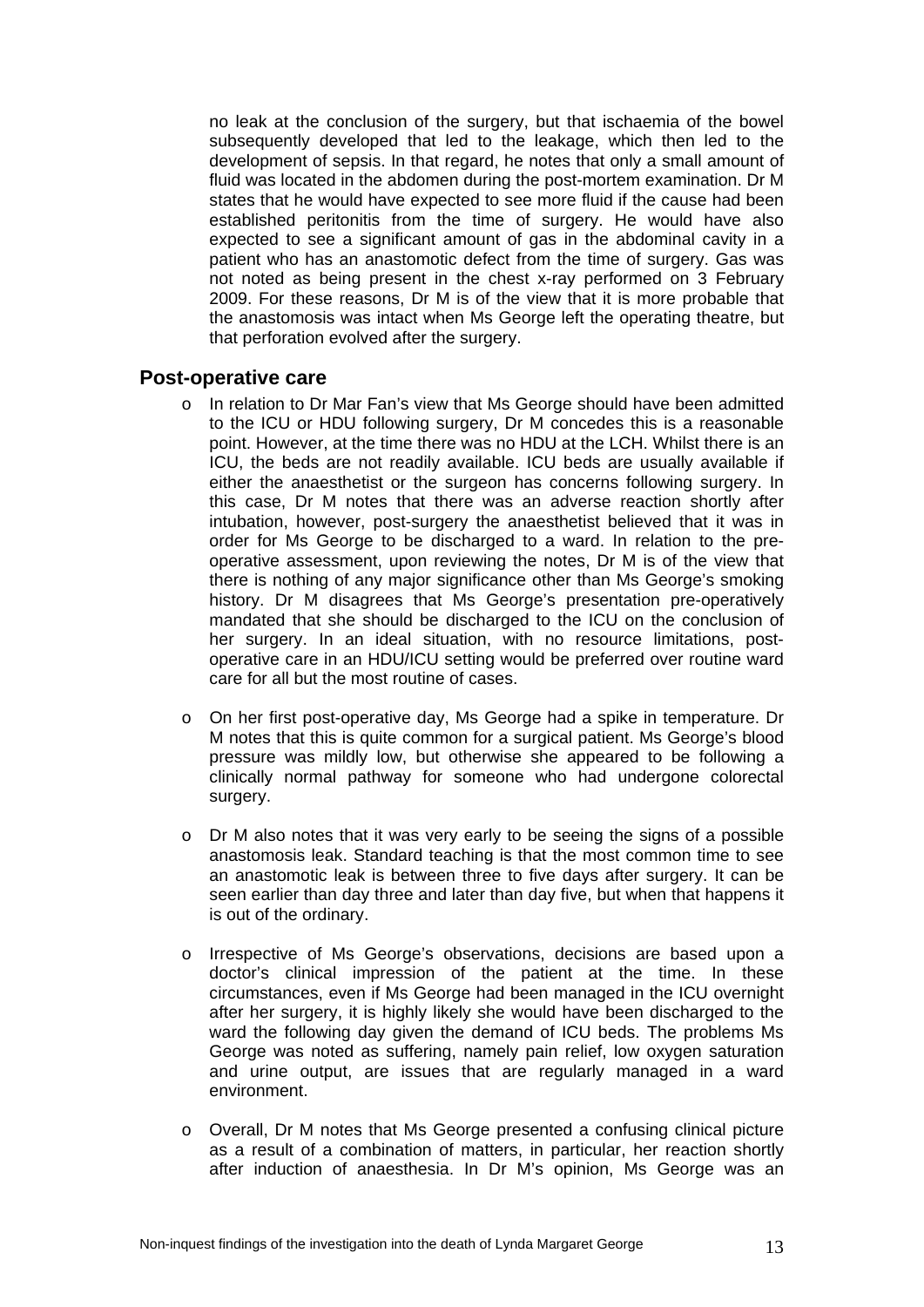atypical presentation of a patient with an anastomotic leak so early after surgery.

## **Post operative care not Consultant led**

- o Dr M notes that whilst Dr Mar Fan's point regarding Consultant led care is relevant, due to resourcing issues that exist, most surgical care is not Consultant led within Queensland Health Hospitals. The typical postoperative model of care is that a patient is looked after by junior staff and if they have any concerns, a Consultant is called in. This remains the model at the LCH now. In this particular case, the member of junior staff leading the ward round was in fact an experienced overseas surgeon of Consultant status in his country of origin. He is now a Consultant surgeon recognised as a Specialist by the RACS.
- o Whilst Dr M acknowledges that the current literature recommends that postoperative care to be Consultant led for emergency patients, Ms George was an elective patient rather than an acute patient.

## **Consideration by the Surgical Mortality and Morbidity Meeting at the LCH**

- o Ms George's death was considered by the Surgical M &M Meetings conducted on 13 March 2009 and again on 9 October 2009.
- o Dr M's recollection of these meetings was that the clinical problem was not apparent in the post-operative period. It was noted that there was virtually no gas visible on the chest x-ray taken on 3 February 2009 and there was little fluid in the abdomen on the post-mortem report. That indicated to the M&M participants that if the leak had started on the night of the surgery, there should have been more fluid and more gas in the abdomen.

# **Discussions had with Dr R in relation to Ms George's surgery**

- o Dr M recalls discussing the matter with Dr R at the time of the events and during the Surgical M&M meeting in March 2009. Given the lapse of time, he does not recall the specifics of those conversations. He also recalls that the matter was discussed in more detail at the Surgical M&M meeting conducted on 9 October 2009.
- o Dr M states that he has every confidence in Dr R's abilities as a surgeon. In his view, although the anastomotic leak was found during the post-mortem examination, the leak did not commence until after surgery, hence only a small amount of fluid being present at autopsy. Unfortunately, the reaction shortly after induction of anaesthetic coupled with the history of smoking provided a confusing clinical picture. Since these events, the LCH has introduced procedures to assist in the earlier recognition of a deteriorating patient, as recommended by the RCA.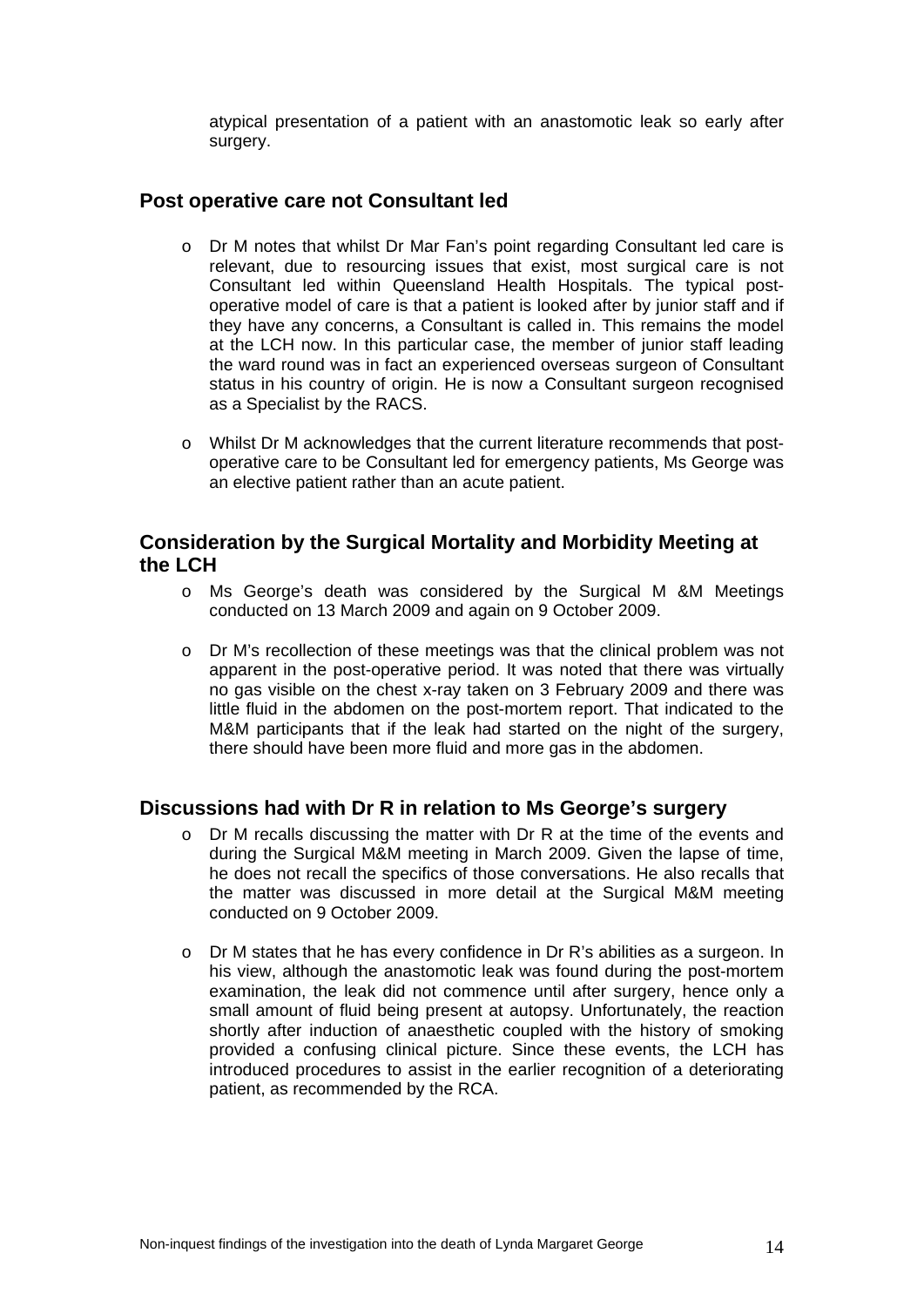# **Investigations by the Logan Hospital**

The circumstances leading to Ms George's death were subsequently discussed at the ICU M&M Meeting in March 2009 and the Surgical Audit Meeting in March and October 2009. A Root Cause Analysis (RCA) was also conducted.

## **ICU Mortality and Morbidity Meeting – 24 March 2009**

A Morbidity and Mortality Meeting of the Intensive Care Unit (ICU M&M meeting) was carried out on 24 March 2009. The practice during an ICU M&M Meeting is for a Consultant not involved in the care of the patient to review the file and present the case for discussion at the meeting. In this instance, Consultant Dr Sunil Sane reviewed the records and presented the case.

The systemic problem identified at the ICU M&M meeting was delayed recognition of intra-abdominal sepsis and delayed intensive care unit involvement. Communication issues between the ICU Registrar, Surgical Registrar and Medical team were also identified. Specifically, it was noted that the Surgical Registrar who requested the ICU review of Ms George in the morning on 5 February 2009 did not express any sense of urgency for this review to take place.

It appears that Ms George's case may have been referred to the Surgical Mortality and Morbidity Meeting for consideration.

# **Summary provided of Combined Surgical Audit Meeting – Logan/QEII/Redland Hospitals**

A summary of the discussion in relation to Ms George's death during the Surgical Audit Meeting has been provided. According to the summary, it was noted that Ms George had developed an anastomotic leakage relatively early in the clinical scenario, and this was not clinically apparent at the time, particularly when the patients respiratory signs dominated the clinical picture. Although in retrospect there were some clinical signs which would be interpreted as indicating possible anastomotic leakage, these could also have been explained by other causes. Even on the morning of the clinical deterioration the patient had been seen by the clinical team and it was not apparent that there were any major problems until after the morning ward round, when there was then a sudden clinical collapse and the rate of deterioration from this point on was rapid. It was noted that an RCA was still ongoing at this time.

# **Root Cause Analysis**

An RCA was completed by the LCH on 15 September 2009. Two contributing factors in Ms George's death were noted during these investigations:

- o Firstly, that the staff did not anticipate abdominal complications this early in the post operative course and attributed hypotension and ongoing fevers to a chest complication. The deteriorating patient was not recognised resulting in the unexpected death of a surgical patient due to septic shock.
- o Secondly, there was no standardised process in place at the LCH to escalate a deteriorating patient. The patient had input from a number of different specialities. Abnormal physiological parameters were not appreciated and the deteriorating patient was not recognised. This accumulated in the unexpected death of the surgical patient.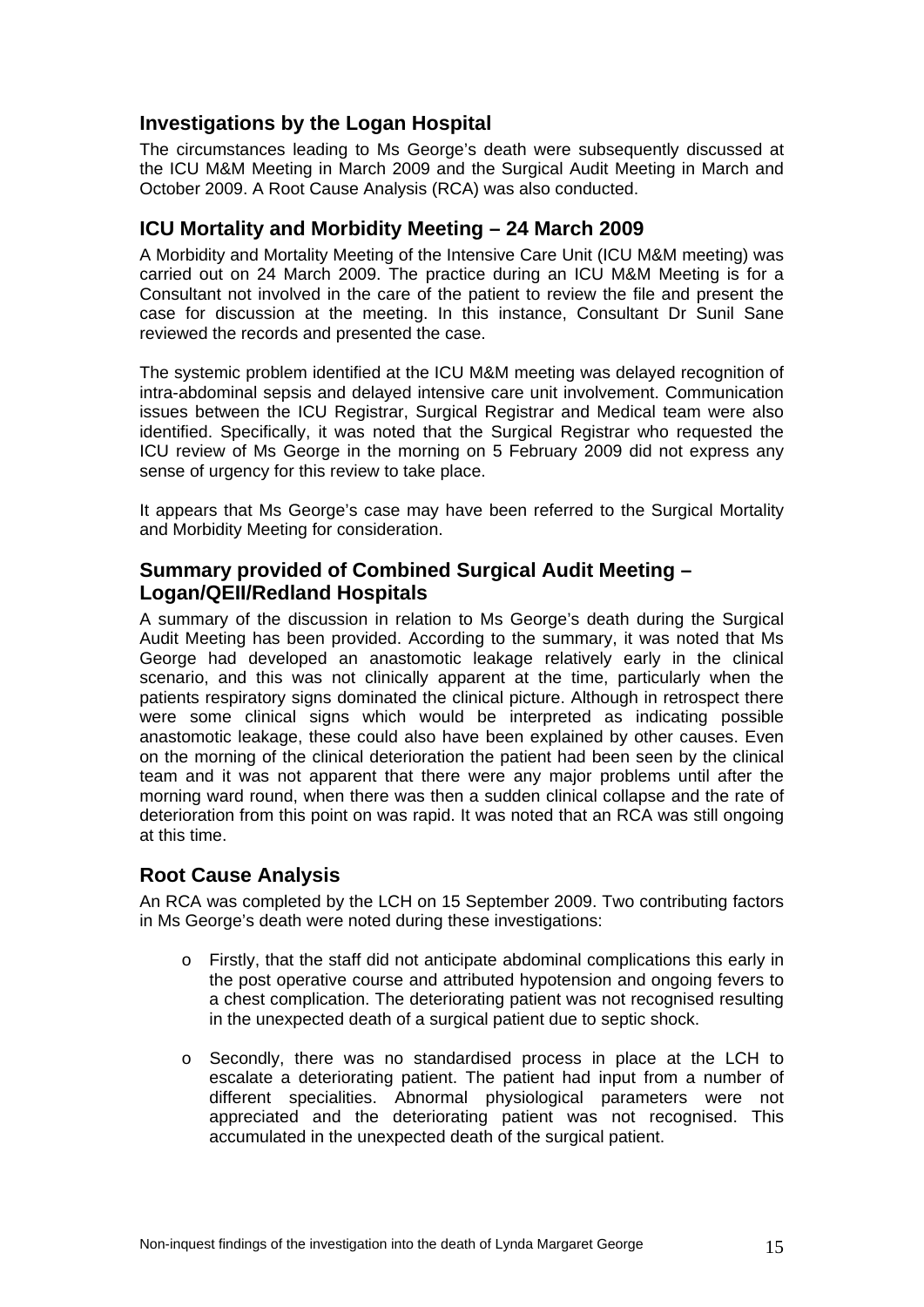It was recommended in order to address these factors, that the following measures be implemented:

- i. The development of an educational package for both medical and nursing staff utilising current research and processes/quidelines regarding the identification, management and escalation of the deteriorating patient to more comprehensive management.
- ii. The development of a standardised process to escalate a patient identified by an Early Warning System, which emphasises abnormal physiological parameters, to more intensive management.

These recommendations were subsequently endorsed by Dr Michael Cleary as the Executive Director of Medical Services at the Logan Beaudesert Hospitals.

In June 2011, the LCH implemented the Q-Adult Deterioration Detection System (Q-ADDs) chart for tertiary and secondary facilities. This chart was developed through the Patient Safety Unit with representatives from the LCH practicing as part of this development. This system was designed to assist staff to quickly recognise and appropriately manage deteriorating patients. The charts facilitate an adult deterioration detection system score to be given to a patient after considering all of the patient's observations together, rather than in isolation. In addition, the communication tool SBAR (Situation, Background, Assessment and Recommendation) was also introduced and aimed to assist staff to provide relevant clinical information in a uniform and structured way. These changes were designed to provide a better communicative framework to ensure deteriorating patients were identified as early as possible and appropriately escalated. In addition, the LCH has implemented the Children's Early Warning Tool (CEWT), participated in the pilot program of the Emergency Department CEWT and is assisting with the development of a state wide Maternity Early Warning System.

To accompany the implementation of the Q-ADDs, a hospital wide education program was undertaken for medical, nursing and allied health staff in relation to recognising the deteriorating patient. This program is designed to enhance staffs understanding of patients deteriorating and the significance of altered observations. It also sought to improve communication between health care professionals and enhance the timely management of patients. Since the introduction of the charts, this education program has continued with the inclusion of nursing specific education in nursing orientation and recognition and management of the deteriorating patient simulation sessions, and intern orientation for medical officers.

In addition to the introduction of these charts, the LCH also implemented a Medical Emergency Team (MET) to review patients who are deteriorating and to provide expert clinical support to ward staff. A MET calling criterion was established to ensure that appropriate patients are escalated promptly.

The MET team and use of the ADDs chart is audited by the LCH Clinical Nurse Consultant for Auditing and Evaluation every three months, with the results of this auditing process provided to the clinical areas and hospital executive.

These processes have ensured that the recommendations identified through the RCA have been implemented and completed. In addition, subsequent to this investigation, the LCH has also undertaken a review of several other clinical forms, including the management of fluid balance, and implemented the state-wide PCA and Epidural monitoring form to be used in conjunction with the Q-ADDs.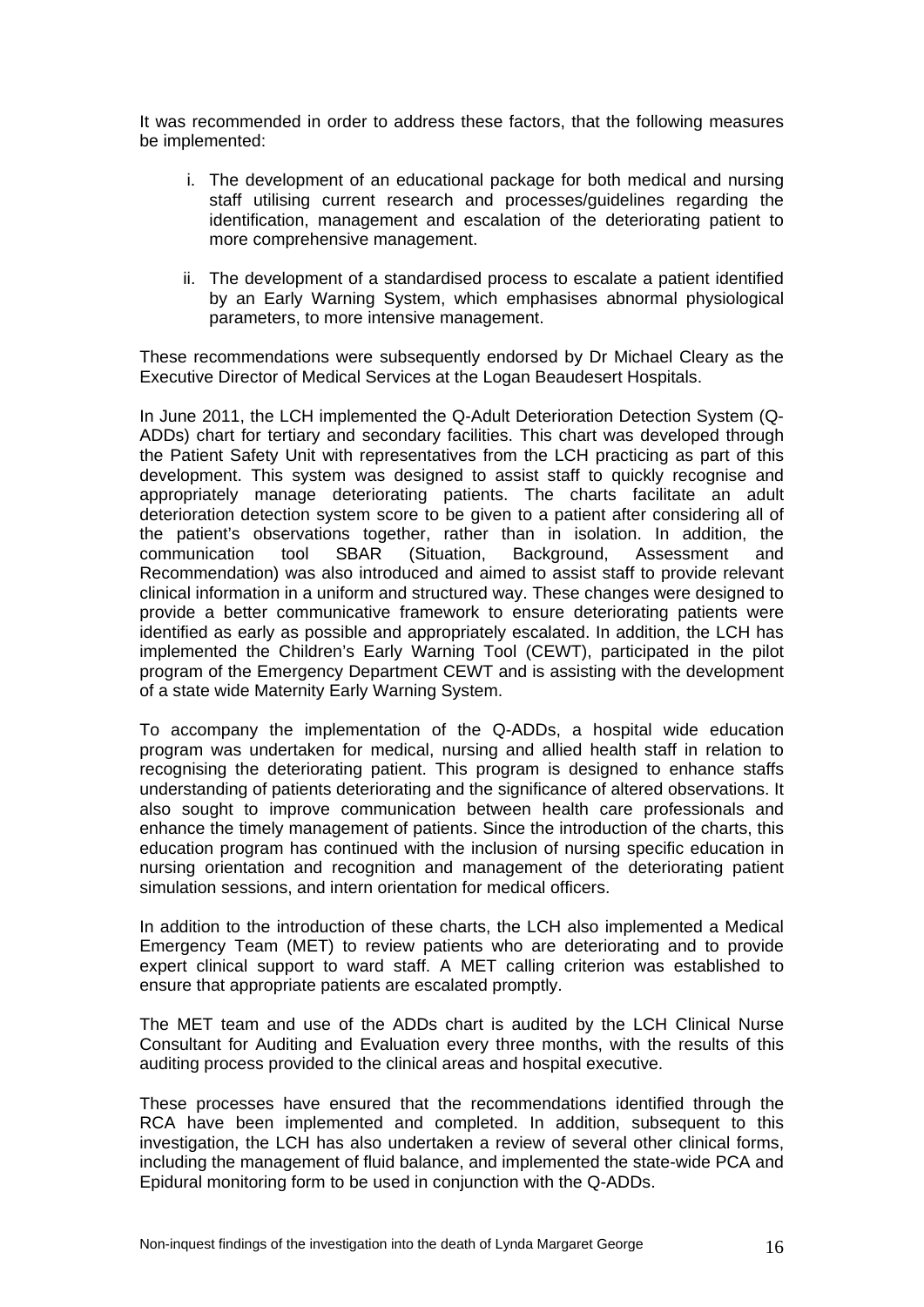The LCH is also in the process of developing two additional systems for the recognition and management of deteriorating patients, including a monitoring protocol for patients requiring nursing specials for clinical needs (including observation and documentation requirements) and a form for the decision making process around a MET review and interventions. The LCH has also undertaken to improve the pre-procedure screening of adult patients in surgical pre-admissions. This form has been developed and implemented locally, however, it has now been adopted throughout Queensland Health facilities. This ensures that all relevant patient assessment and medications have been identified prior to surgery.

# **Submissions by the LCH in relation to referral to AHPRA**

In response to the criticisms raised by Dr Mar Fan in his expert report, the LCH provided submissions to me as to why this matter is not one that warrants referral to the Australian Health Practitioner Regulation Agency ('AHPRA')/the Medical Board of Australia.

The reasons cited by the LCH in support of their submission, are as follows:

- (a) Although Dr Mar Fan raises an issue regarding the choice of anastomosis performed by Dr R, he has not stated that the side-to-side technique used was contraindicated or inappropriate. Rather, Dr Mar Fan expresses a preference for the end-to-end technique, which he states 'may' have been a better option. In this regard, it was noted that the text referred to be Dr Mar Fan states that the authors 'prefer' a circular stapled end-to-end anastomotic technique. However, the authors do not recommend against the side-to-side technique or suggest it is contraindicated in a subtotal colectomy. Furthermore, Dr M has stated that a stapled side-to-side anastomosis technique is commonly used, even though his personal preference is to perform the end-to-end technique. It is submitted that it is likely that Dr R performed the air test to which Dr Mar Fan makes reference. It was his usual practice to do and there is nothing to suggest that he departed from that usual practice in this case. The likely reason the air test did not detect the leak intra-operatively is because it was not then present. That is, it developed subsequently for the reasons identified by Dr M in his statement. The fact that the leak developed following the surgery is consistent with the fact that the chest x-ray performed on 3 February 2009 did not reveal any gas under the diaphragm and there was only a relatively small amount of fluid (200 mls) found in the abdominal cavity on postmortem, both of which are not consistent with a leak of three days duration.
- (b) There is no suggestion that the surgical technique adopted by Dr R, which he was taught by another General Surgeon as part of his training in Australia, was somehow unorthodox or inappropriate in the circumstances of this case. Notwithstanding that, since the post-mortem report became available, Dr R has altered his surgical practice. That is, he has selfcorrected given the circumstances of this case, which is the appropriate conduct of a prudent surgeon.
- (c) With respect to Ms George's post-operative management, it is apparent from the material that she was seen and assessed by a number of medical practitioners from various teams, none of whom identified what is now known to have been the cause of her condition, namely the anastomotic leak. Ms George presented with an unusual and confusing clinical picture.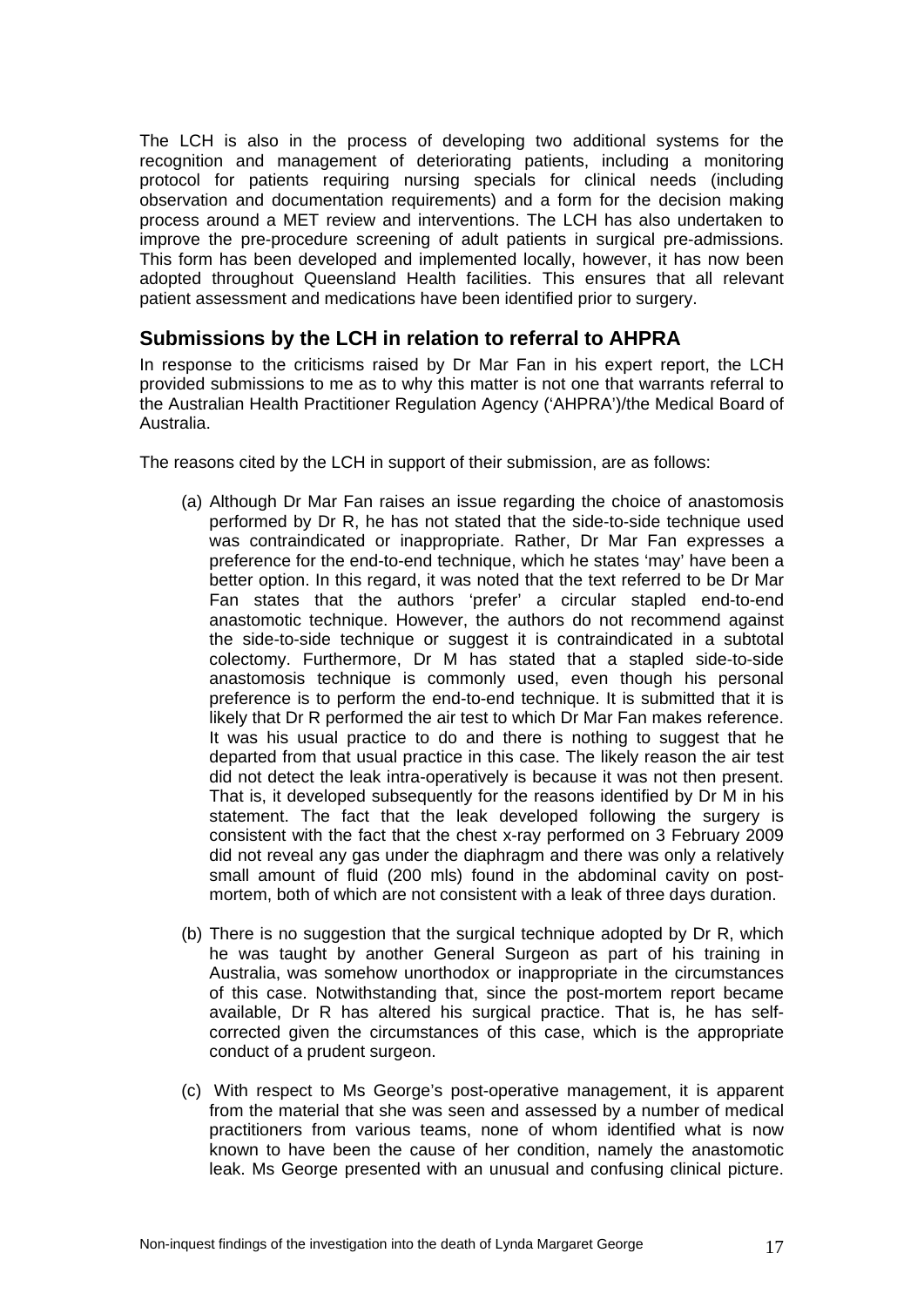Dr Mar Fan notes in his report that it has always been 'standard teaching' that an anastomotic leak from a bowel anastomosis usually does not take place until at least five to seven days post-operatively. Ms George's clinical presentation did not therefore fit within the standard teaching parameters. The focus of the numerous clinicians involved in Ms George's care seems to have been on a possible respiratory issue. It is submitted that this was understandable given the adverse reaction she had experienced during the initiation of her anaesthetic.

- (d) When Ms George's death was considered at the Surgical M & M Meeting in March 2009, before the results of the post-mortem were available, a meeting that Dr Mar Fan attended, the issue of a possible anastomosis leak was not then identified. With the benefit of hindsight and the availability of the post-mortem report, Dr Mar Fan has been able to identify issues in Ms George's care. However, in the overall circumstances of the case when the prospect of an anastomotic leak was missed by a number of different teams, surgical as well as medical, it ought to be acknowledged, with respect, that the case was not as straightforward as Dr Mar Fan may otherwise have considered by retrospective analysis.
- (e) It is submitted that there is no one overarching attendance, no one particular error of judgment and no one person identified as the pivotal cause of Ms George's death.
- (f) The LCH has investigated the matter by way of an RCA and the recommendations made put into place with new policies and procedures on the recognition of the deteriorating patient being introduced. In addition, since these events the LCH has obtained the services of a specialist Colorectal Surgeon for three days a week.
- (g) Ms George's death is very much regretted. The members of staff responsible for her care have used these sad events to undertake some self-reflection and adjustment of their clinical practice in an effect to ensure that these events are not repeated. Dr R has adjusted his surgical and postsurgical practice. Dr P has adjusted his practice in a similar way, i.e. to suspect leaks much earlier in the post-operative stage than he did at the relevant time.
- (h) Dr W only had contact with Ms George on the first and third post-operative days. Since these events, Dr W has left the area of surgery and is now training in both emergency and intensive care medicine.
- (i) Considering one of AHPRA's objectives is consumer protection, it is submitted that the object in this case has been achieved. The circumstances of this matter have been investigated by way of an RCA and the recommendations made implemented. Regarding the three specific clinicians identified (Dr R, Dr W and Dr P) the evidence does not indicate that they represent a risk to the public. They have demonstrated appropriate insightful self-reflection regarding the events in question and made adjustments and improvements to their clinical practices. It is likely that they would approach any similar cases in the future differently. In those circumstances, it is submitted that no good purpose would be served by referring the conduct of Dr R, Dr P or Dr W for further consideration by AHPRA/the Medical Board of Australia.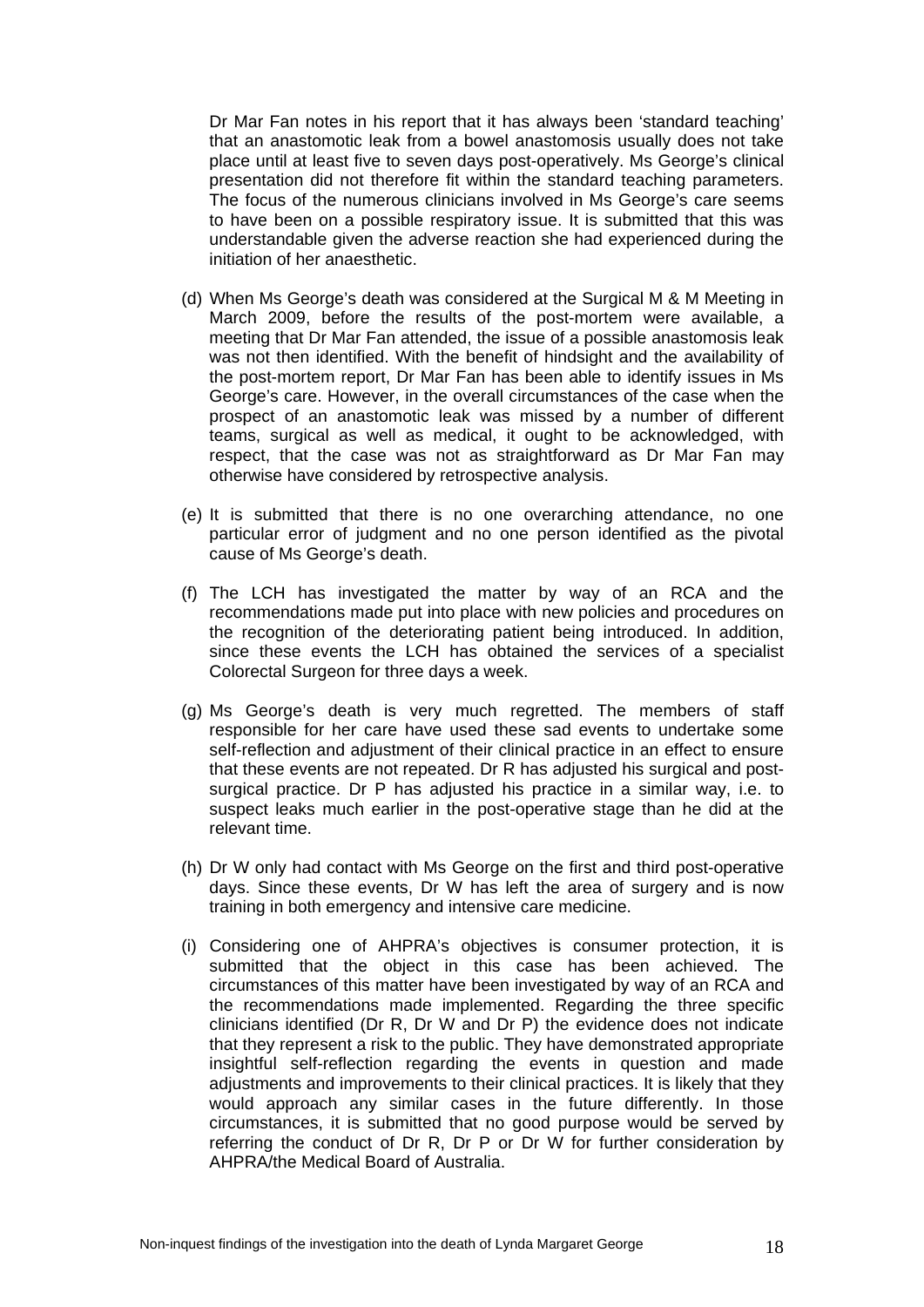# **Conclusion**

Ms George was 60 years of age when she died as a result of peritonitis due to a leak in the anastomosis following elective bowel surgery to remove two cancerous legions.

There are clearly two interrelated issues in this matter. Firstly, the manner in which the surgery was performed by Dr R. Secondly, the adequacy of the post-operative care provided to Ms George in the surgical ward, and whether there was sufficient clinical signs for a diagnosis of a leak in the bowel anastomosis to have been made earlier.

Dr Mar Fan is critical of the manner in which Dr R decided to conduct Ms George's surgery as well as the post-operative care provided in the surgical ward. He finds that the anastomotic leak, which ultimately caused Ms George's death, was as a result of technical error during the surgery rather than any patient related issues. Whilst he agreed with the choice of operation conducted by Dr R, he expressed the view that the anastomosis should have been constructed differently that is end-to-end rather than side-to-side.

Whilst, in hindsight, Ms George may have presented with some signs indicating the presence of an anastomotic leak shortly after surgery, her clinical presentation was clearly quite confusing and complicated by other factors, particularly her reaction shortly after the induction of anaesthesia prior to surgery. Given Ms George's other co-morbidities, it is understandable that the focus of the numerous clinicians involved in her care was on possible respiratory issues. I agree with Dr M's view that Ms George was an atypical presentation for a patient with an anastomotic leak so early after surgery. She deteriorated rapidly on 5 February 2009, and unfortunately died before an urgent laparotomy, which had been scheduled for that day, could be performed.

It is not clear whether an air test was performed following surgery, although this was Dr R's normal practice. Unfortunately, there is nothing in the medical records to confirm whether this test was in fact carried out. Based upon the material obtained during the course of the coronial investigation, it seems more probable that the anastomosis was intact when Ms George left the operating theatre, with the perforation evolving after surgery. Support for this can be derived from the minimal amount of fluid found in the abdomen at autopsy and the lack of gas noted on the chest x-ray performed on 3 February 2009.

I am satisfied that the concerns expressed by Dr Mar Fan in his report have been appropriately acknowledged by all doctors involved in Ms George's care, namely Dr R, Dr W and Dr P. Since receiving the post-mortem findings, Dr R has ceased using the side-to-side rectal anastomosis technique. He has also changed his post surgical practice and now includes an early leak as part of his differential diagnosis for patients who show any deterioration during the early post-operative period. Dr R has also changed his practice in relation to communicating with his Registrars whilst he is practicing elsewhere. Since Ms George's death, Dr P has also employed a new practice, which is now to suspect leaks much earlier in the post-operative stage. I am satisfied that the actions of the doctors in response to Ms George's death adequately acknowledge and address the issues cited by Dr Mar Fan, and are sufficient to prevent a similar incident from taking place in the future. Clearly, none of the doctors involved in this matter represent a risk to the public. As such, I accept the submissions made on behalf of the LCH that there is no basis on which a referral to AHPRA/the Medical Board of Australia could or should be made in this case.